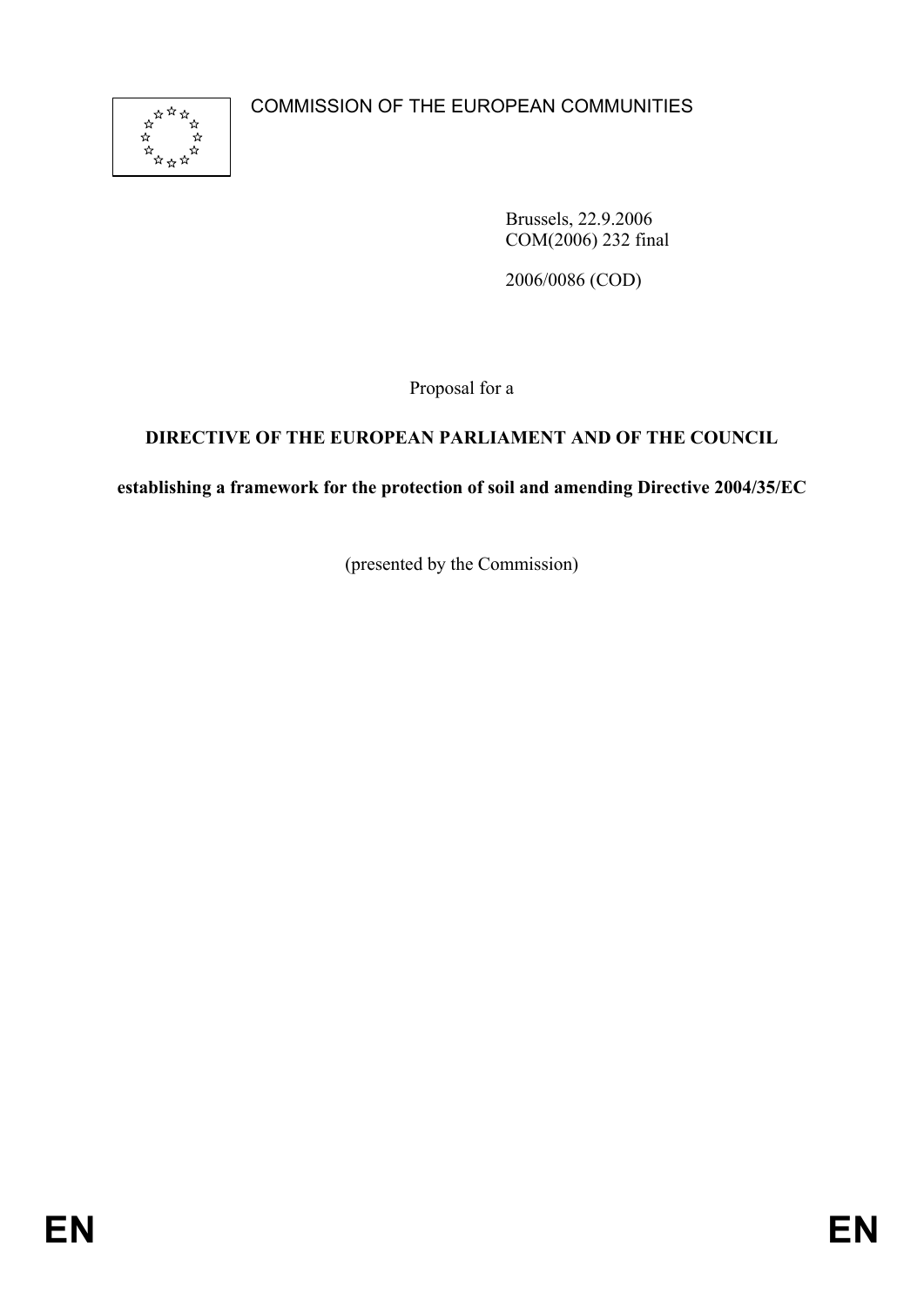# **EXPLANATORY MEMORANDUM**

### **1) CONTEXT OF THE PROPOSAL**

### • **Grounds for and objectives of the proposal**

Soil is essentially a non-renewable resource and a very dynamic system which performs many functions and delivers services vital to human activities and ecosystems survival. Information available suggests that, over recent decades, there has been a significant increase of soil degradation processes, and there is evidence that they will further increase if no action is taken.

Though soil protection provisions exist in the Community *acquis*, there is no specific Community legislation on soil protection. The current proposal aims at filling this gap and has the objective of establishing a common strategy for the protection and sustainable use of soil based on the principles of integration of soil concerns into other policies, preservation of soil functions within the context of sustainable use, prevention of threats to soil and mitigation of their effects, as well as restoration of degraded soils to a level of functionality consistent at least with the current and approved future use.

### • **General context**

Soil is under increasing environmental pressure across the Community, driven or exacerbated by human activity, such as inappropriate agricultural and forestry practices, industrial activities, tourism or urban development. These activities are damaging the capacity of soil to continue to perform in full its broad variety of crucial functions. Soil is a resource of common interest to the Community, although mainly private owned, and failure to protect it will undermine sustainability and long term competitiveness in Europe. Moreover, soil degradation has strong impacts on other areas of common interest to the Community, such as water, human health, climate change, nature and biodiversity protection, and food safety.

Decision No 1600/2002/EC laying down the Sixth Community Environment Action Programme includes the objective to protect natural resources and to promote a sustainable use of the soil. Therein the Community committed itself to the adoption of a Thematic Strategy on soil protection to halt and reverse soil degradation.

In its 2002 Communication "Towards a Thematic Strategy on Soil Protection" (COM(2002) 179), the Commission identified the main eight threats to which soils in the EU are confronted. These are erosion, organic matter decline, contamination, salinisation, compaction, soil biodiversity loss, sealing, landslides and flooding.

#### • **Existing provisions in the area of the proposal**

Soil has not, to date, been subject to a specific protection policy at Community level. Some soil protection aspects can be found scattered in the *acquis*, hence different Community policies can contribute to protect soil. This is the case of many provisions in the existing environmental Community legislation in areas such as water, waste, chemicals, industrial pollution prevention, nature protection and pesticides. Positive effects on the state of agricultural soils are also expected to result from the introduction of cross-compliance requirements related to the introduction of agricultural soil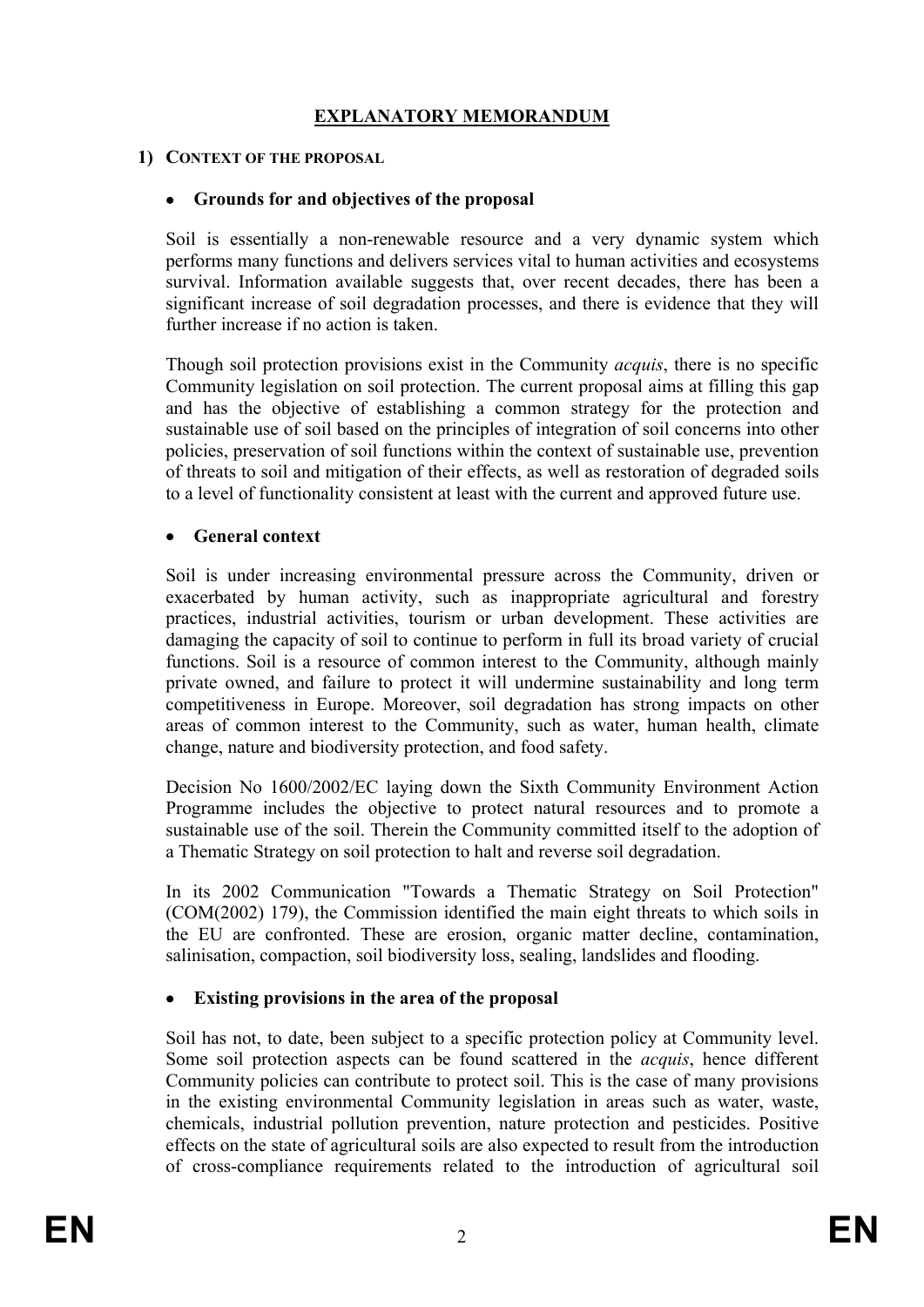protection aspects into the reformed Common Agricultural Policy and from the contribution of Rural Development. However, due to their different objectives and scopes, and to the fact that they often aim to safeguard other environmental media, existing provisions, even if fully implemented, yield a fragmented and incomplete protection to soil, as they do not cover all soils and all soil threats identified. Hence, soil degradation still continues.

### • **Consistency with the other policies and objectives of the Union**

The proposed legislation, which aims at protecting soil and the preservation of the capacity of soil to perform its environmental, economic, social and cultural functions, is perfectly in line with the objectives of Article 174 of the EC Treaty. It takes account of the diversity of situations in the various regions of the Community. It is based on the precautionary principle and on the principles that preventive action should be taken, that environmental damage should as a priority be rectified at source and that the polluter should pay. It has been based on an analysis of the potential benefits and costs of action or lack of action as well as the respect of the economic and social development of the Community as a whole and the balanced development of its regions.

### **2) CONSULTATION OF INTERESTED PARTIES AND IMPACT ASSESSMENT**

## • **Consultation of interested parties**

### <sup>211</sup>*Consultation methods, main sectors targeted and general profile of respondents*

The 2002 Communication was the subject of favourable conclusions by the other European Institutions which recognised that soil has a major role with respect to long term sustainability in the Community.

Starting February 2003 the Commission organised an open stakeholder consultation and established a very wide platform of more than 400 members divided in five Working Groups and an Advisory Forum with a steering role. In June 2004, the Working Groups finished their very thorough reports which included information on the state of soils in Europe, the pressures, the driving forces for soil degradation and a set of recommendations addressed to the Commission for the development of soil policy at Community level.

In November 2004, the Dutch Presidency of the Council and the Commission held a conference gathering Member States and participants of the stakeholder process who expressed strong support for a framework approach based on Community action.

The Commission carried out an Internet public consultation on possible elements to be included in the Thematic Strategy for Soil Protection for a period of eight weeks. The consultation gathered the replies of 1,206 citizens, 377 soil experts and 287 organisations coming from 25 countries.

### **Summary of responses and how they have been taken into account**

European citizens as well as soil experts and organisations majoritarily expressed the view that preventing and mitigating soil degradation in Europe is important or very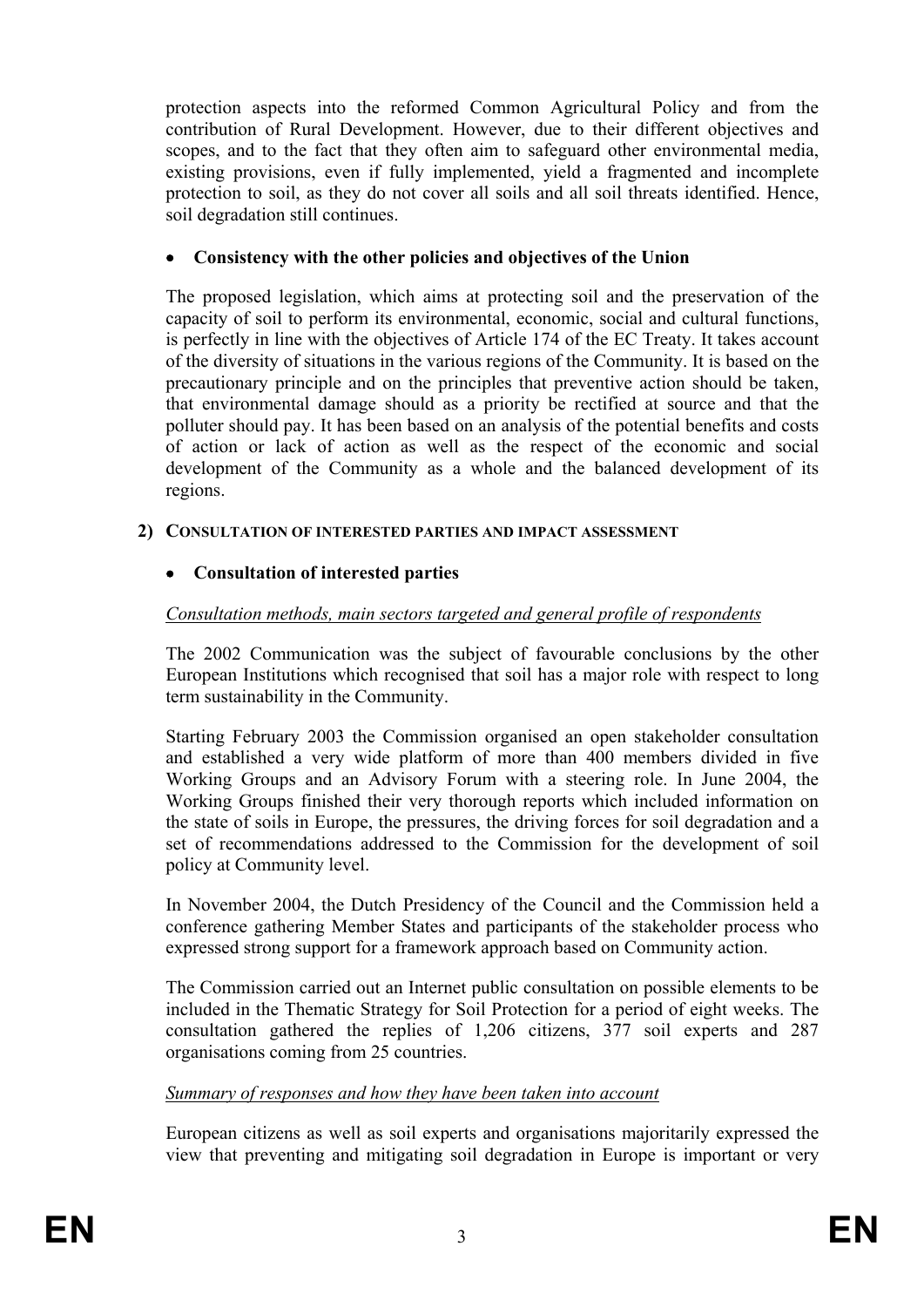important, favoured action taken under the form of a framework adopted at Community level and concrete measures adopted at national or local level.

A comprehensive report on the statistical analysis of all questions, showing also the nationality distribution of respondents, and how the feedback has been taken into account is provided in the Impact Assessment.

Most of the recommendations from the Working Groups as well as concerns expressed in the Internet consultation have been taken on board. Abundant calls for mandatory restrictions on urban and touristic developments have not been endorsed as the Community has limited competences on restricting land use.

### • **Collection and use of expertise**

#### <sup>221</sup>*Domains of scientific expertise concerned*

Soil science, agronomical science, forestry, hydrology, biology, ecology, economy, social science, political science.

### <sup>222</sup>*Methodology used*

The proposal is based on the best available scientific and technical knowledge. Such expertise has been gathered through the very comprehensive stakeholder consultation and by contracting two independent studies to assess the socio-economical and environmental impacts of soil degradation as well as the environmental and socioeconomical impacts of the measures proposed. The reports drafted by the Working Groups and published by the Commission, this proposal as well as the Impact Assessment reflect fully the results of this collection of expertise.

#### <sup>223</sup>*Main organisations/experts consulted*

The consultation included national, regional and local administrations, industrial associations, trade organisations, environmental organisations, consumer organisations, science and research institutes, the European Environment Agency, the Joint Research Centre and other Commission services, unions, farmer organisations, land owner organisations as well as many other associations which had European coverage and expressed an interest in soil.

#### <sup>2244</sup>*Summary of advice received and used*

The existence of potentially serious risks with irreversible consequences has been mentioned. There is unanimity on the existence of such risks.

There was unanimous consensus that soil shall be guaranteed the same level of protection as provided to other environmental media, such as air or water, because soil functions are crucial for human and ecosystem survival. It was always highlighted that due to the enormous variability of soil across Europe, a "one-fits-all" approach could not be adopted as the basis for Community soil policy. Most expressed opinions advocated for a flexible system which would allow local specificities of soil and land use to be taken into account. Hence, there was a broad consensus that a framework should be adopted at European level establishing common objectives and principles,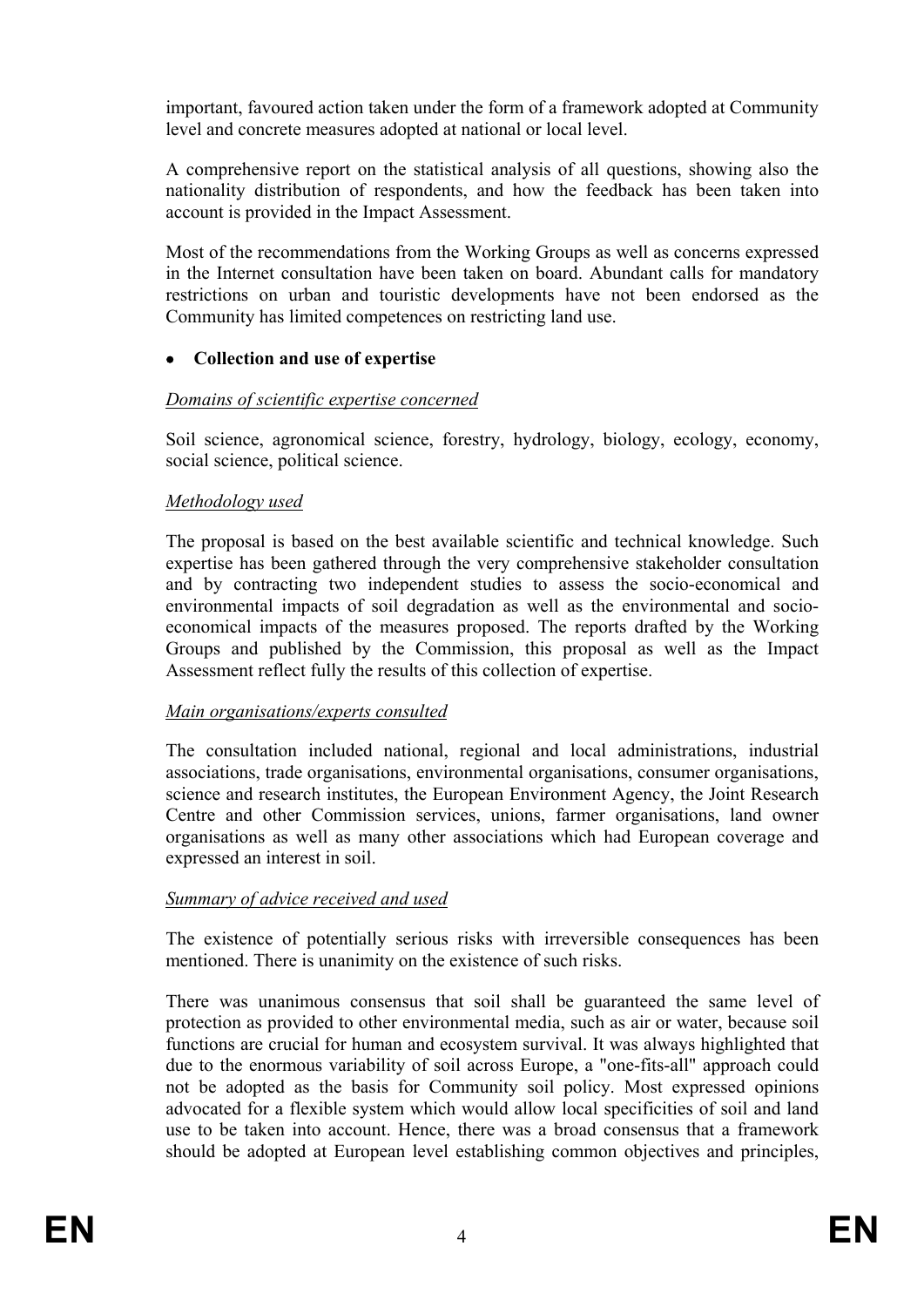leaving to Member States the adoption of detailed measures at the appropriate administrative and geographical level.

### <sup>226</sup>*Means used to make the expert advice publicly available*

The reports drafted by the Working Groups have been published by the OPOCE and are available free of charge also on Internet (http://ec.europa.eu/comm/environment/ soil/index.htm). The same web site displays the replies to the public questionnaire from experts and organisations.

### • **Impact assessment**

The following options, from less to more prescriptive, have been considered:

- (1) Member States are encouraged to take action under a general non-binding Community soil strategy.
- (2) A flexible legal instrument which would take the form of a Soil Framework Directive, ambitious in its scope but not overly prescriptive in its content.
- (3) Legislative proposals for the different soil threats, setting also all targets and means at Community level.

The Commission carried out an Impact Assessment, which is accessible on http:// ec.europa.eu/comm/environment/soil/index.htm. It sets out in more detail the findings as regards the socio-economic and environmental impacts due to this proposal.

### **3) LEGAL ELEMENTS OF THE PROPOSAL**

### • **Summary of the proposed action**

The proposed Directive includes:

- The establishment of a common framework to protect soil on the basis of the principles of preservation of soil functions, prevention of soil degradation, mitigation of its effects, restoration of degraded soils and integration in other sectoral policies.
- The requirement to identify, describe and assess the impact of some sectoral policies on soil degradation processes with a view to protect soil functions.
- The requirement for land users to take precautionary measures when their use of the soil can be expected to significantly hamper soil functions.
- An approach to soil sealing to ensure a more rational use of land in accordance with Article 174 of the EC Treaty and to maintain as many soil functions as possible.
- Identification of areas at risk of erosion, organic matter decline, salinisation, compaction and landslides, and establishment of national programmes of measures. The extent of the areas at risk of these threats need to be identified. To ensure a coherent and comparable approach, the identification of risk must be carried out on the basis of common elements. These elements include parameters which are known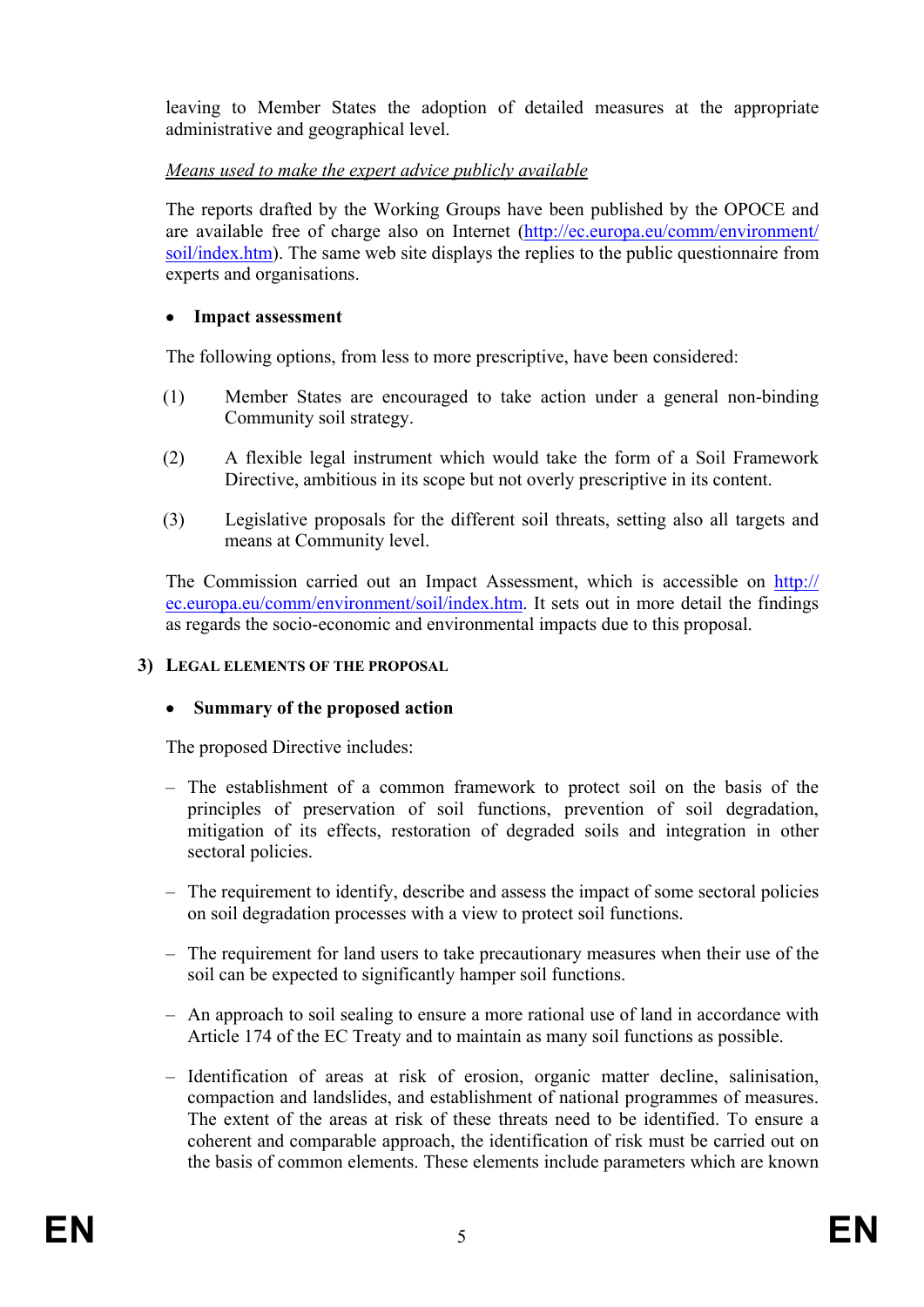to be driving forces for the different threat. Risk reduction targets and programmes of measures to reach those targets will have to be adopted. Programmes can build on standards and measures already identified and implemented in national and Community contexts.

- Measures to limit the introduction of dangerous substances into the soil, to avoid accumulation in soil that would hamper soil functions and create a risk to human health and the environment.
- Setting up an inventory of contaminated sites, a mechanism for funding the remediation of orphan sites, a soil status report, and establishing a national strategy for remediation of the contaminated sites identified. The definition of contaminated sites and a list of potentially soil polluting activities are established. These are the basis for locating the sites which can potentially be contaminated, as a preliminary step to the establishment of an inventory of effectively contaminated sites. This would be complemented by the obligation for seller or prospective buyer to provide a soil status report for any transaction of land where a potentially contaminating activity has taken or is taking place. A similar provision, concerning the energy performance of buildings, already exists in Community legislation (see Article 7 in Directive 2002/91/EC).
- **Legal basis**

The provisions of this Directive relate to environmental protection, and consequently the legal base chosen is Article 175(1) of the EC Treaty.

# • **Subsidiarity principle**

The subsidiarity principle applies insofar as the proposal does not fall under the exclusive competence of the Community.

 The objectives of the proposal cannot be sufficiently achieved by the Member States for the following reasons.

Soil degradation in one Member State or region can have transboundary consequences. Indeed, dams are blocked and infrastructure is damaged downstream by sediments massively eroded in another country farther upstream. Equally, groundwater bodies flowing through bordering nations can be polluted by contaminated sites on one side of the border. Losses of soil organic matter in one Member State can impair the achievement of the Kyoto protocol targets by the Community. This would imply that the costs to restore environmental quality are borne by a Member State different from that where the soil degrading practice occurred.

Wide differences between national soil protection regimes, in particular as regards soil contamination, can in some cases impose on economic operators very different obligations, thus creating an unbalanced situation for their fixed costs and a distortion of competition in the internal market.

Uptake by food and feed crops of contaminants in the soil may have an impact on the quality of products which are traded freely within the internal market posing a risk for human or animal health. Acting at source at Community level will complement the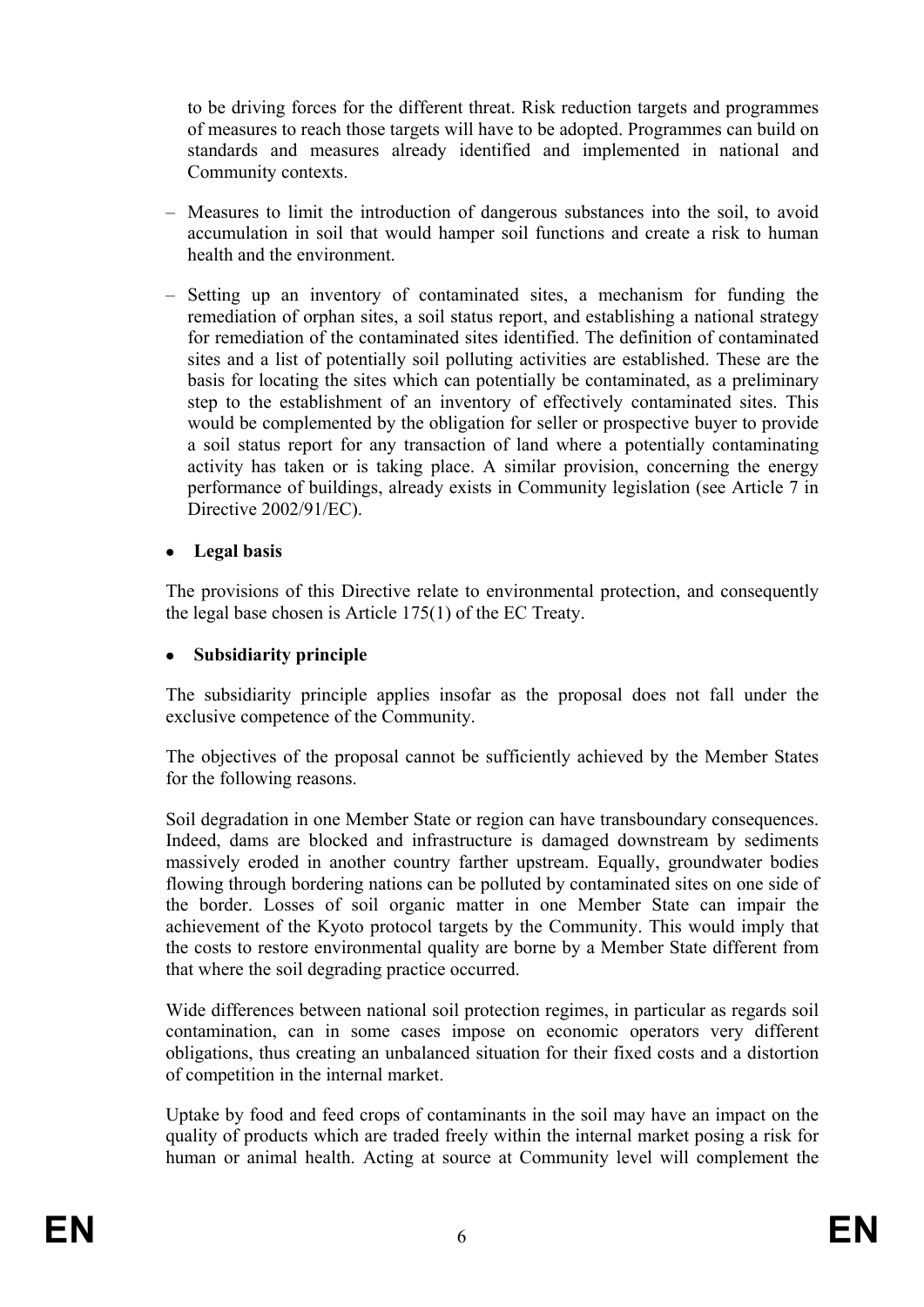quality controls performed at the national level to ensure food safety.

The health of European citizens can be impaired in different ways by soil degradation, some being the direct or indirect exposure to soil contaminants. Equally, casualties may occur in the event of landslides.

 Community action will better achieve the objectives of the proposal for the following reasons.

Soil degradation affects other environmental areas for the protection of which Community legislation exists (e.g. water, nature, biodiversity, climate change). Community action on soil protection will close the gaps and ensure a consistent and efficient environmental quality protection across media. Soil protection contributes to ensure food safety and agricultural productivity on the long term, which underpins the Common Agriculture Policy funded by the Community. Having common principles to define what is considered to be a sustainable use of soil, will allow to articulate the research agendas at national and Community level and thus make a more efficient use of research and development funds to fill in the knowledge gaps.

The Community, by acquiring an ambitious and coherent framework which will translate in a better knowledge and management of soil, can play a leading role in the international arena, where other countries are in considerable need of transfer of knowhow and technical assistance.

So far, without Community action to underpin the efforts, only nine Member States have specific legislation on soil protection, the others rely on some provisions preserving soil in different other policies. Most of the existing national provisions tackle the problem of soil contamination and, though the other threats are recognised, there is a lack of focus on a wider preservation of soil functions. The best indicator to demonstrate that this objective can be better achieved with a common Community action is that progress achieved in ensuring a sustainable use diverges enormously between Member States.

The proposal aims at achieving common principles, objectives and actions for all Member States to ensure a fair level playing field and to ensure that all Member States are tackling all threats to which soils are confronted in their national territory and do not address soil protection in a partial way.

The proposal therefore complies with the subsidiarity principle.

# • **Proportionality principle**

The proposal complies with the proportionality principle for the following reasons.

The proposed instrument is a Directive establishing a framework for the protection of soil and the preservation of its functions. To ensure proportionality, much scope is left to the Member States to identify the most appropriate specific measures at the most appropriate geographical and administrative level. This is crucial to ensure that the regional and local specificities as regards soil variability, land uses, local climatological conditions and socio-economic aspects can be properly taken into account.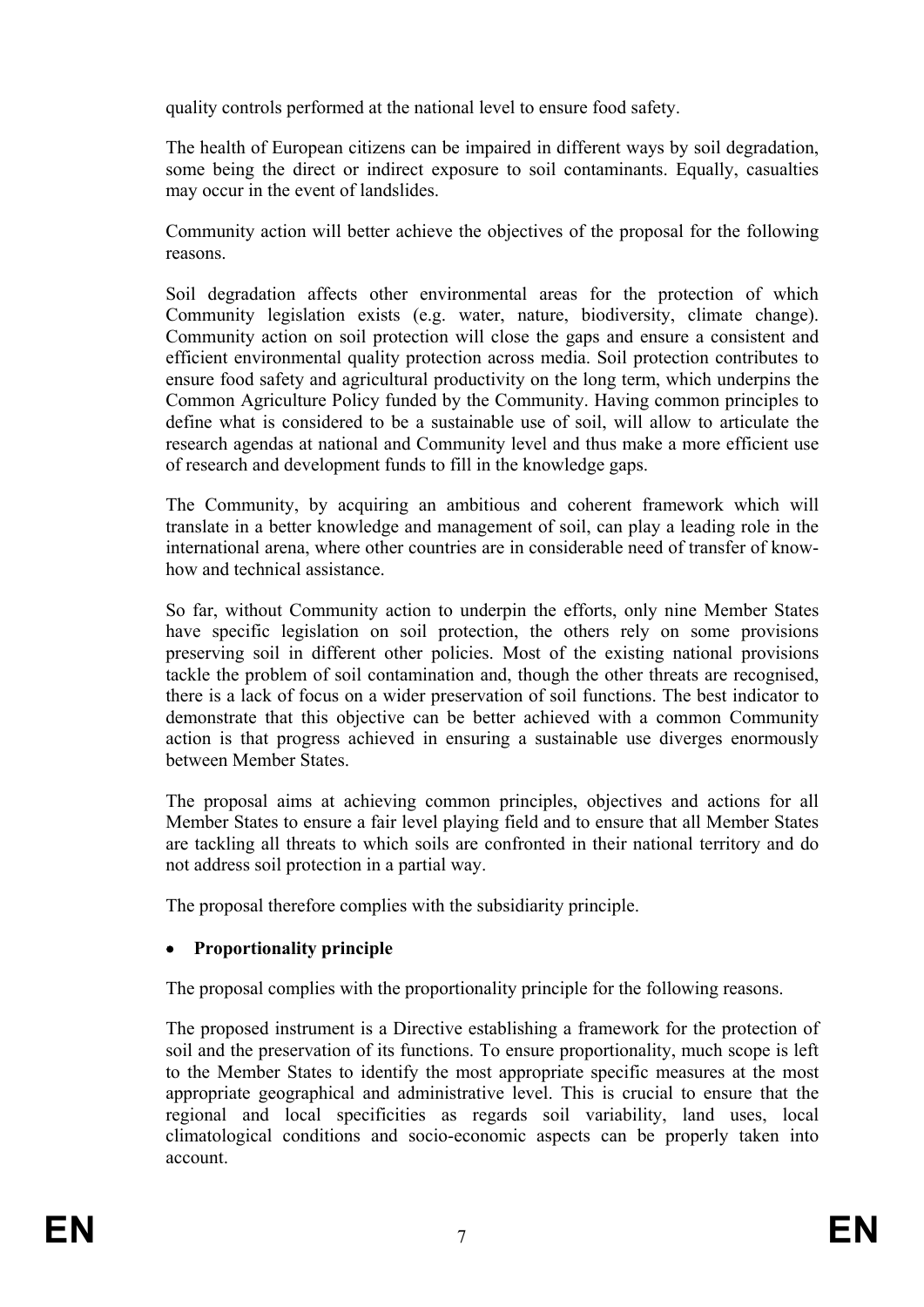The level of intervention is to be decided by Member States, allowing for a more efficient use of their national administrative capabilities. Some additional and financial administrative obligations will arise, in particular for the Member States which have not tackled soil protection at national or regional level. Nevertheless, the environmental, economical and social benefits of the measures, as described in the Impact Assessment, outweigh significantly the costs incurred.

### • **Choice of instruments**

Proposed instrument: framework directive.

Other means would not be adequate for the following reason.

A more prescriptive instrument, such as a regulation, would not allow taking into account the variability of soil and would not provide the flexibility needed to reflect local conditions. On the other hand, a non-binding instrument would not ensure the sustainable use of a common natural resource across Europe and would not prevent the distortion of competition caused by very diverging national regimes.

## **4) BUDGETARY IMPLICATION**

The proposal has no implication for the Community budget.

## **5) ADDITIONAL INFORMATION**

# • **Review/revision/sunset clause**

The proposal includes a review clause.

# • **Correlation table**

The Member States are required to communicate to the Commission the text of national provisions transposing the Directive as well as a correlation table between those provisions and this Directive.

# • **European Economic Area**

The proposed act concerns an EEA matter and should therefore extend to the European Economic Area.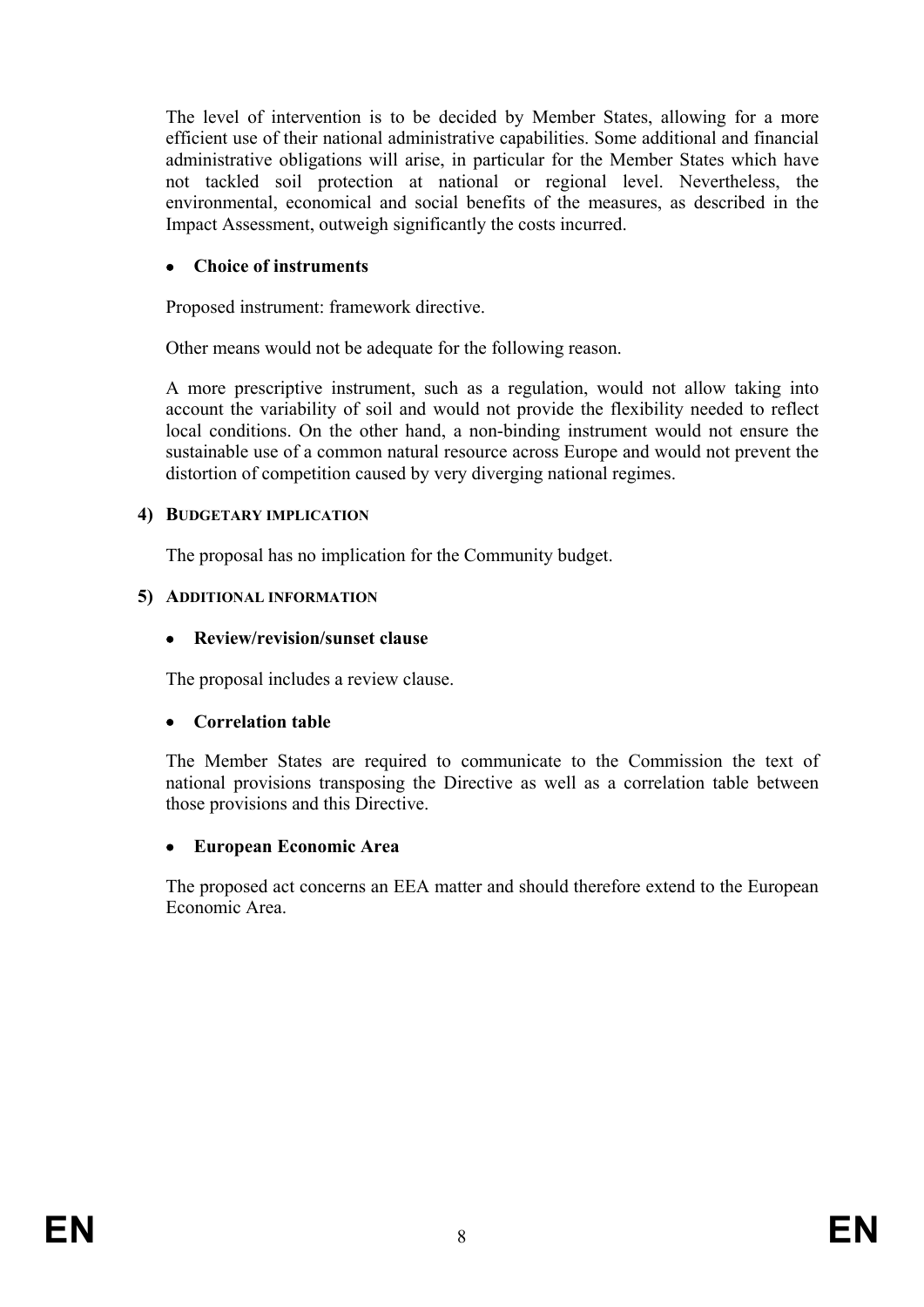### 2006/0086(COD)

### Proposal for a

### **DIRECTIVE OF THE EUROPEAN PARLIAMENT AND OF THE COUNCIL**

### **establishing a framework for the protection of soil and amending Directive 2004/35/EC**

(Text with EEA relevance)

### THE EUROPEAN PARLIAMENT AND THE COUNCIL OF THE EUROPEAN UNION,

Having regard to the Treaty establishing the European Community, and in particular Article 175(1) thereof,

Having regard to the proposal from the Commission<sup>1</sup>,

Having regard to the opinion of the European Economic and Social Committee<sup>2</sup>,

Having regard to the opinion of the Committee of the Regions<sup>3</sup>,

Acting in accordance with the procedure laid down in Article 251 of the Treaty<sup>4</sup>,

Whereas:

- (1) Soil is essentially a non-renewable resource in that the degradation rates can be rapid whereas the formation and regeneration processes are extremely slow. It is a very dynamic system which performs many functions and delivers services vital to human activities and to the survival of ecosystems. These functions are biomass production, storing, filtering and transforming nutrients and water, hosting the biodiversity pool, acting as a platform for most human activities, providing raw materials, acting as a carbon pool and storing the geological and archeological heritage.
- (2) Soil degradation or soil improvements have a major impact on other areas of Community interest, such as surface water and groundwater protection, human health, climate change, protection of nature and biodiversity, and food safety.

1

<sup>1</sup> […] 2

 <sup>[…]</sup>  3

 <sup>[…]</sup>  4

 $[...]$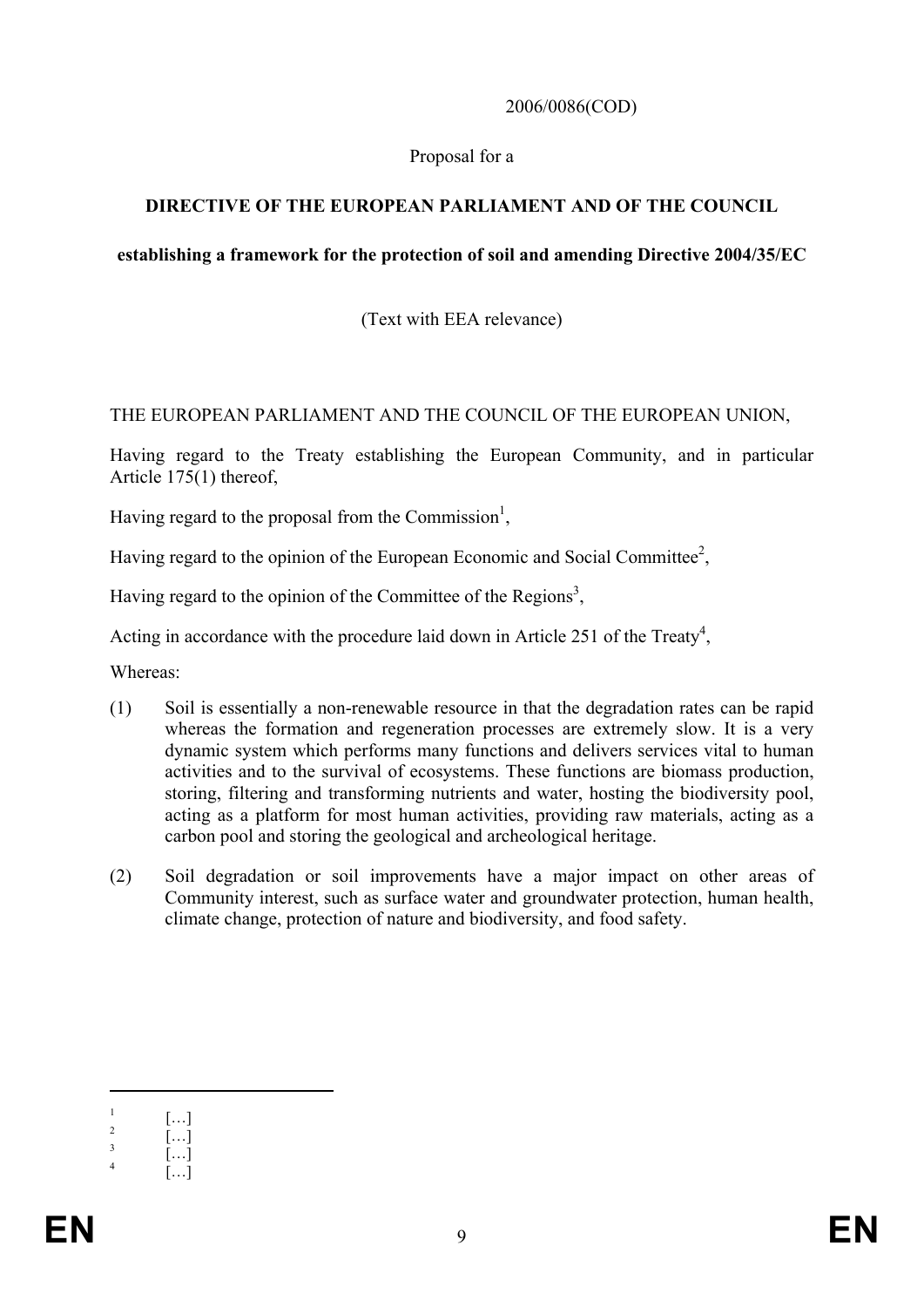- (3) Soil is a natural resource of common interest which is under increasing environmental pressure and is to be protected from degradation in its own right. Decision No 1600/2002/EC of the European Parliament and of the Council of 22 July 2002 laying down the Sixth Community Environment Action Programme<sup>5</sup> includes the objective of protecting natural resources and promoting a sustainable use of soil.
- (4) The Communication of the Commission to the European Parliament and the Council "Towards a Thematic Strategy on Soil Protection"<sup>6</sup> identifies the main eight soil degradation processes to which soils in the EU are confronted. These are erosion, organic matter decline, contamination, salinisation, compaction, soil biodiversity loss, sealing, landslides and flooding. The current scientific knowledge on soil biodiversity and its behaviour is too limited to allow for specific provisions in this Directive aiming at its protection. The prevention and mitigation of the effects of floods have been addressed by the proposal for a Directive of the European Parliament and the Council on the assessment and management of floods<sup>7</sup>.
- (5) Soil variability is very high in the Community and enormous differences exist in its structural, physical, chemical and biological state both within individual profiles and between soils. These diverse conditions and needs in the Community should be taken into account as they require different specific solutions for the identification of areas at risk, definition of targets and execution of appropriate measures to ensure protection of soil.
- (6) Community legislation, for instance in the fields of waste, chemicals, industrial pollution prevention and control, climate change, water, and agriculture and rural development, includes some provisions on soil protection, but these are neither designed nor sufficient to protect all soils against all degradation processes. Hence there is a need for a coherent and effective legislative framework, providing for common principles and objectives aiming at protection and sustainable use of soil in the Community.
- (7) Soil should be used in a sustainable manner which preserves its capacity to deliver ecological, economic and social services, while maintaining its functions so that future generations can meet their needs.
- (8) The aim of this Directive is to ensure the protection of soil, based on the principles of preservation of soil functions, prevention of soil degradation, mitigation of its effects, restoration of degraded soils and integration into other sectoral policies by establishing a common framework and actions.
- (9) A common framework is needed in order to articulate the efforts of Member States to improve the protection of soils and its sustainable use, to control the transboundary soil degradation effects, to protect aquatic and terrestrial ecosystems, and to preclude distortion of competition between economic operators.

<u>.</u>

<sup>5</sup> OJ L 242, 10.9.2002, p. 1.

<sup>6</sup> COM(2002) 179.

<sup>7</sup> COM(2006) 15.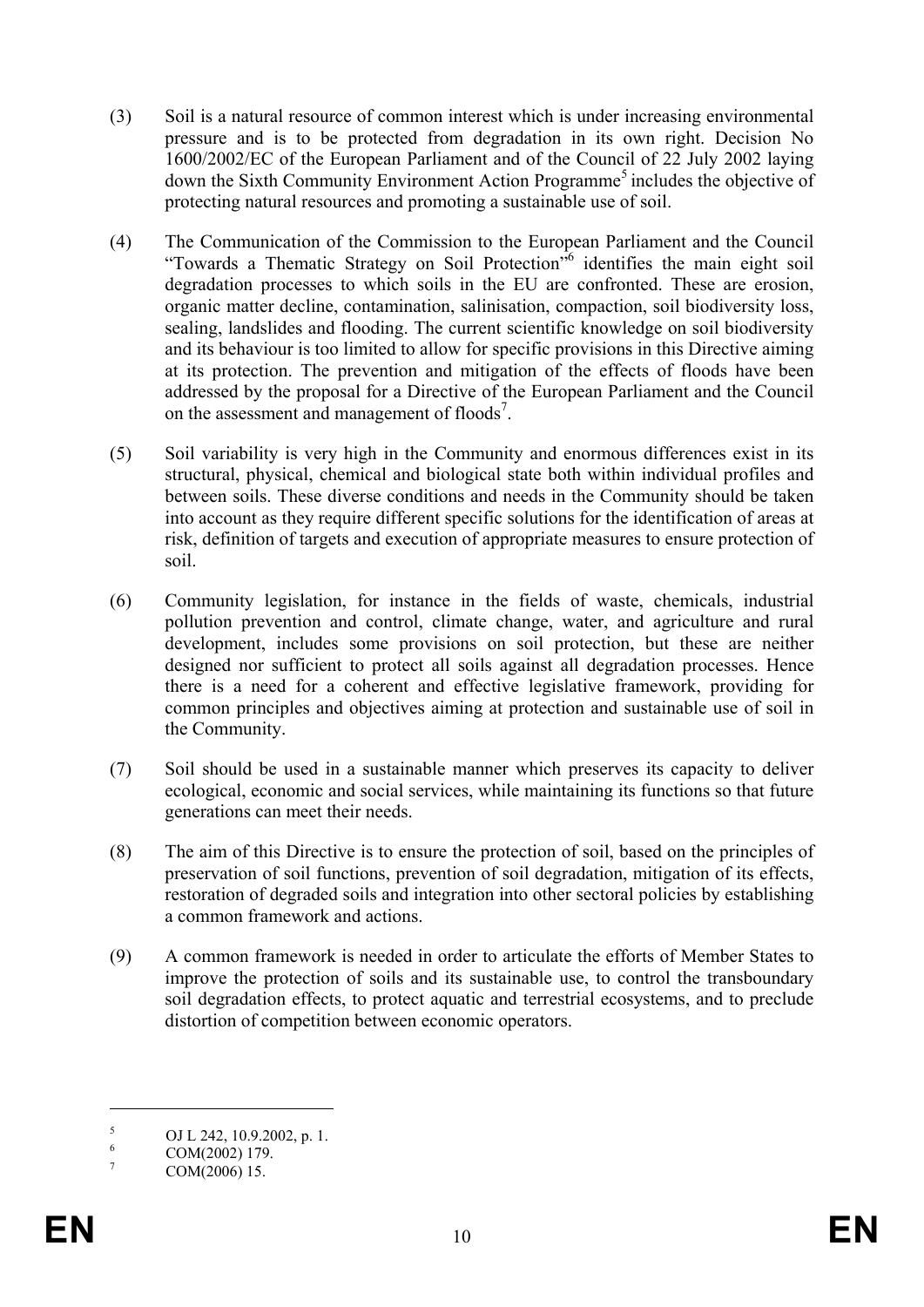- (10) Since the objectives of the action to be taken, namely to establish a common framework for the protection of soil, cannot be sufficiently achieved by the Member States and can therefore be better achieved at Community level by reason of the scale of the problem and its implications in respect of other Community legislation on nature protection, water protection, food safety, climate change, agriculture and areas of common interest, such as human health protection, the Community may therefore adopt measures, in accordance with the principle of subsidiarity as set out in Article 5 of the Treaty. In accordance with the principle of proportionality, as set out in that Article, this Directive does not go beyond what is necessary in order to achieve that objective.
- (11) As some sectoral policies may either exacerbate or mitigate soil degradation processes, further integration of soil protection aspects into such policies is necessary. This Directive should make provision for Member States to identify and assess the impact of these policies on the prevention of soil degradation processes and the protection of soil functions.
- (12) In contrast to air and water, soil is mainly privately owned in the Community. Nevertheless it is a natural resource of common interest that has to be protected for future generations. In the public interest, therefore, land users should be required to take precautionary measures when their use of the soil can be expected to significantly hamper soil functions.
- (13) Sealing is becoming significantly more intense in the Community as a result of urban sprawl and increasing demand for land from many sectors of the economy, and this calls for a more sustainable use of soil. Appropriate measures are needed to limit soil sealing, for instance by rehabilitating brownfield sites, thus reducing the depletion of greenfield sites. Where sealing does occur Member States should provide for construction and drainage techniques that would allow as many soil functions as possible to be preserved.
- (14) A targeted and efficient soil protection policy should be based on the knowledge of where degradation is occurring. It is recognised that certain degradation processes, such as erosion, organic matter decline, compaction, salinisation and landslides, occur only in specific areas which are more at risk of such processes. This requires the identification of such risk areas.
- (15) To ensure a coherent and comparable approach in the different Member States, identification of risk areas for erosion, organic matter decline, compaction, salinisation and landslides should be based on a common methodology which includes elements known to be driving forces for the various degradation processes.
- (16) In the risk areas identified, measures should be taken to prevent further soil degradation by reducing the risk of it occurring and restoring degraded soils in order to preserve soil functions.
- (17) Action is to be taken under the responsibility of Member States, at the most appropriate level, based on the establishment of risk reduction targets and programmes of measures to reach those targets.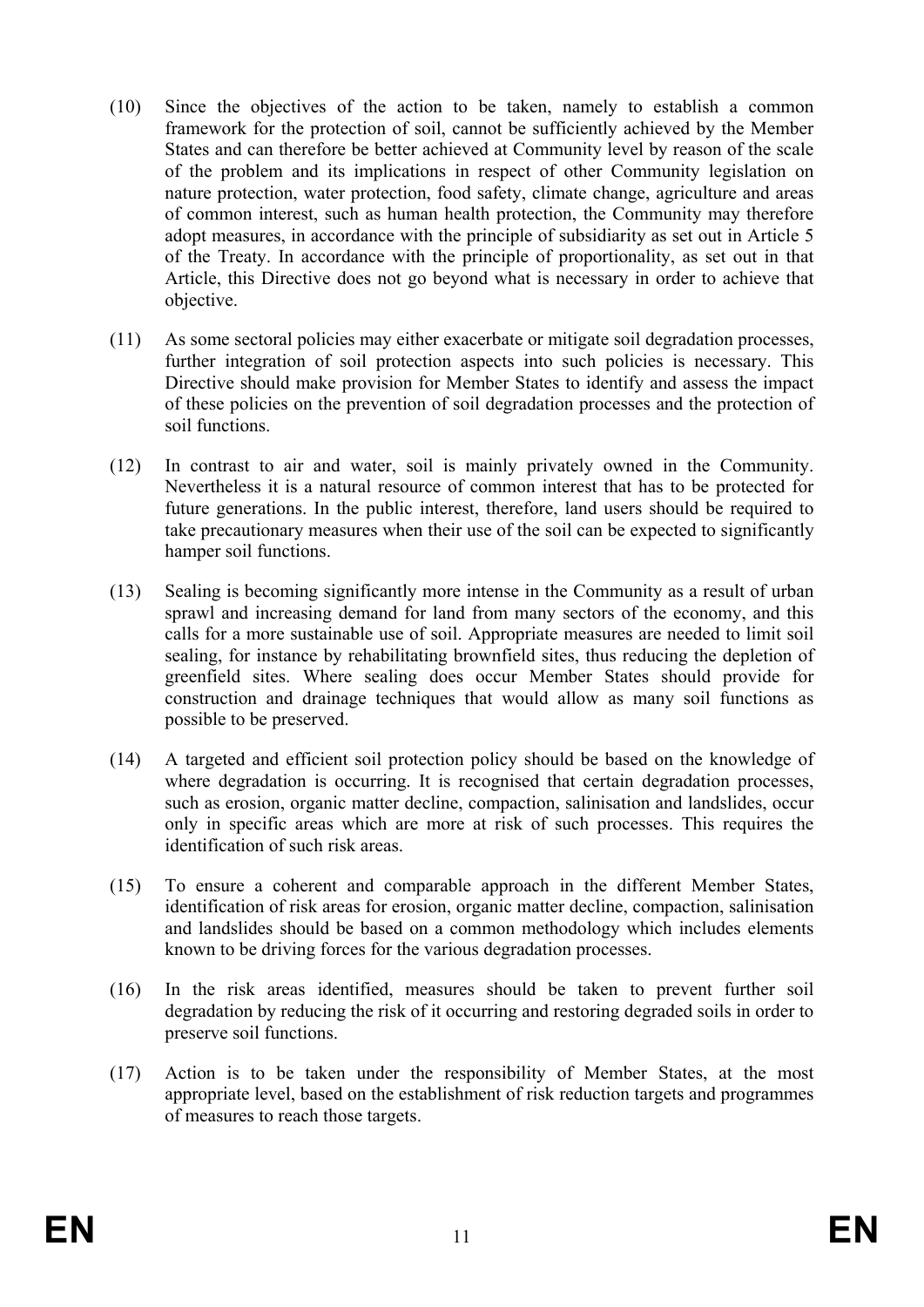- (18) Such programmes of measures should take into account the social and economic impact of the measures envisaged; they should be reviewed periodically and may build on obligations, plans and programmes already set up under Community legislation or international agreements.
- (19) This Directive should contribute to halting desertification, which results from concurrent degradation processes, and soil biodiversity loss, and enhance cooperation in the implementation of the United Nations Convention to Combat Desertification and the Convention on Biological Diversity to which the Community is a party, and will enhance the implementation of these international environmental agreements.
- (20) In compliance with the prevention principle as laid down in Article 174 of the EC Treaty, this Directive should contribute to the prevention and reduction of the introduction of dangerous substances into soil to avoid soil contamination and to preserve soil functions.
- (21) Earlier industrialisation and poor or inappropriate management practices have left a legacy of hundreds of thousands of contaminated sites in the Community which call for a common strategy to manage historical contamination of soil in order to prevent and mitigate harmful effects on human health and the environment.
- (22) In order to successfully prevent and limit risk to human health and the environment stemming from soil contamination, Member States should identify the sites which according to their assessment are posing a significant risk in this regard. Given the number of sites which are likely to be contaminated, their identification requires a systematic step-by-step approach. To monitor progress on the identification of the contaminated sites a timetable is needed.
- (23) To support the identification of contaminated sites and to secure a common approach, it is necessary to establish a common list of activities which can have a significant potential to cause soil contamination. This common list of potentially soil polluting activities may be complemented by other more comprehensive lists adopted at national level.
- (24) The identification of contaminated sites should be reflected in a national inventory of contaminated sites to be updated regularly and made available for the public to consult. Previous and current efforts by Member States to identify contaminated sites should be taken into account.
- (25) In order to assist in the rapid identification of contaminated sites, the owner of a site where, according to official records such as national registers or cadastres, a soilpolluting activity has taken or is taking place, or the prospective buyer should, prior to completing the land transaction, provide relevant information on the status of the soil to the competent authority and to the other party in the transaction. The provision of such information at the time when a land transaction is being planned, will help to speed up the completion of the inventory of contaminated sites. It will also make the prospective buyer aware of the state of the soil and enable him to make an informed choice.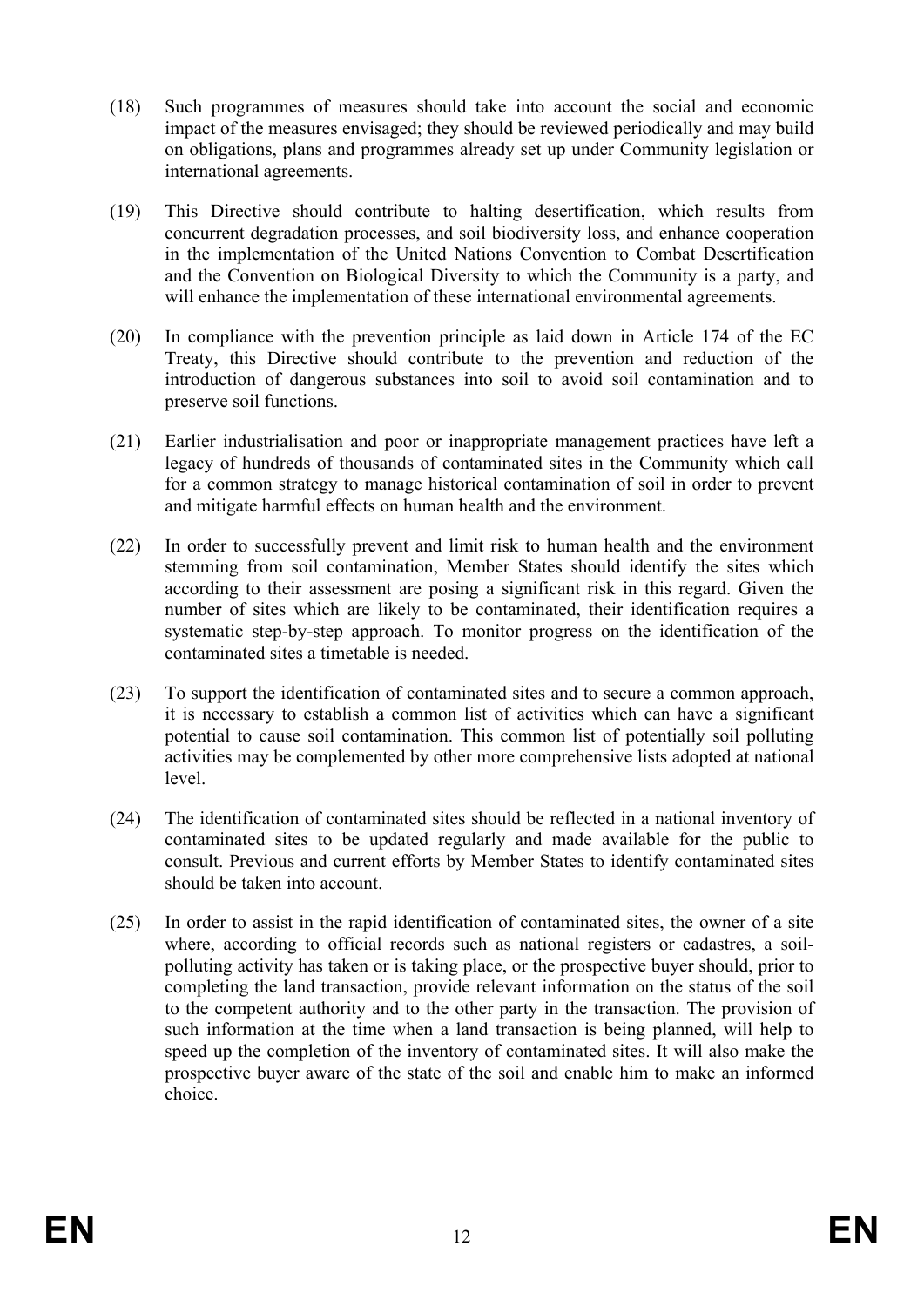- (26) Taking into account the polluter pays principle, Member States should ensure that action is taken to remediate the contaminated sites identified within their national territory.
- (27) A National Remediation Strategy should be established, in particular for the purposes of setting remediation targets and the order of priority in which sites should be remediated.
- (28) In those contaminated sites where the polluter cannot be found, cannot be held liable for the pollution under national or Community legislation or cannot be made to bear the costs of remediation, also known as orphan sites, responsibility for reducing risk to human health and the environment should fall on the Member States. For those purposes, Member States should put in place specific funding mechanisms to ensure a durable financial source for the remediation of such sites.
- (29) Directive 2004/35/EC of the European Parliament and of the Council of 21 April 2004 on environmental liability with regard to the prevention and remedying of environmental damage<sup>8</sup> establishes that, for orphan sites, remedial action may be taken by the competent authority as a last resort. That Directive should therefore be amended in order to align it with the remediation obligations laid down in this Directive.
- (30) There is little public awareness of the importance of soil protection, and it is therefore necessary to introduce measures to improve knowledge, exchange of information and best practices.
- (31) The success of this Directive relies on close cooperation and coherent action at Community, Member State and local level as well as on information, consultation and involvement of the public, pursuant to Community obligations under the UNECE Aarhus Convention on Access to Information, Public Participation in Decision-making and Access to Justice in Environmental Matters. Thus, for the preparation, modification and review of the programmes of measures on risk areas and the National Remediation Strategies, it is appropriate to provide for the application of Directive 2003/35/EC of the European Parliament and of the Council of 26 May 2003 providing for public participation in respect of the drawing up of certain plans and programmes relating to the environment and amending with regard to public participation and access to justice Council Directives 85/337/EEC and 96/61/EC<sup>9</sup>.
- (32) It is recognised that different risk assessment methodologies for contaminated sites are currently being applied in Member States. In order to move towards a common approach ensuring neutral conditions of competition and a coherent soil protection regime, a thorough exchange of information is needed to establish the suitability of harmonising some of the elements of risk assessment as well as to further develop and improve the methodologies on eco-toxicological risk assessment.
- (33) Provision should be made to allow the rapid adaptation of methods of identification of risk areas in Member States including regularly reviewing the common elements therein.

1

<sup>8</sup> OJ L 143, 30.4.2004, p. 56.

<sup>9</sup> OJ L 156, 25.6.2003, p. 17.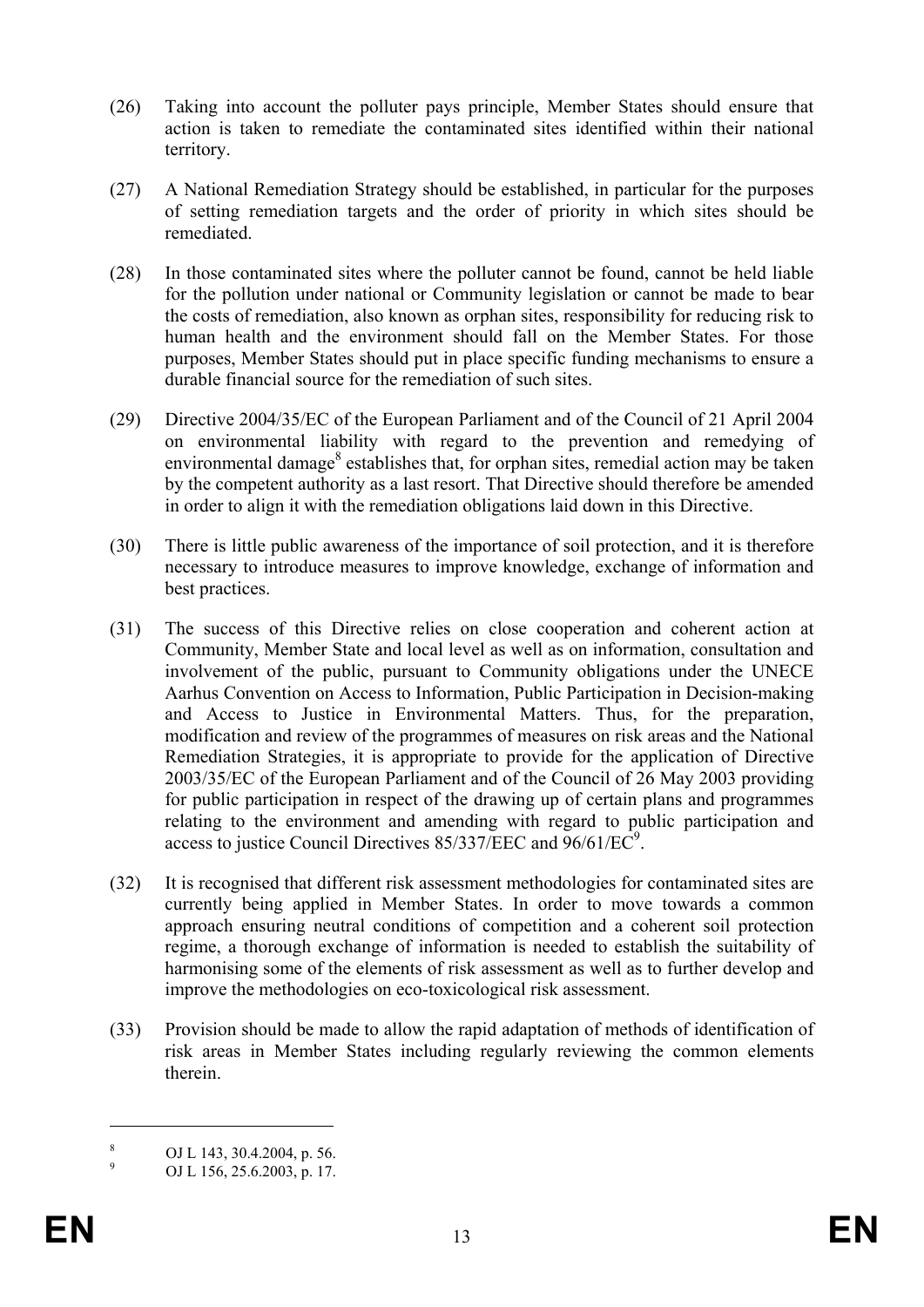- (34) Provisions should be adopted as regards the data exchange formats and data quality criteria and these would need to be consistent with the establishment of any infrastructure for spatial information in the Community.
- (35) This Directive respects the fundamental rights and observes the principles recognised in particular by the Charter of Fundamental Rights of the European Union. In particular, this seeks to promote the integration into Community policies of a high level of environmental protection in accordance with the principle of sustainable development as laid down in Article 37 of the Charter of Fundamental Rights of the European Union.
- (36) The measures necessary for the implementation of this Directive should be adopted in accordance with Council Decision 1999/468/EC of 28 June 1999 laying down the procedures for the exercise of implementing powers conferred on the Commission<sup>10</sup>,

### HAVE ADOPTED THIS DIRECTIVE:

# **Chapter I General provisions**

#### *Article 1*

### *Subject-matter and scope*

- 1. This Directive establishes a framework for the protection of soil and the preservation of the capacity of soil to perform any of the following environmental, economic, social and cultural functions:
	- (a) biomass production, including in agriculture and forestry;
	- (b) storing, filtering and transforming nutrients, substances and water;
	- (c) biodiversity pool, such as habitats, species and genes;
	- (d) physical and cultural environment for humans and human activities;
	- (e) source of raw materials;
	- (f) acting as carbon pool;
	- (g) archive of geological and archeological heritage.

To that end, it lays down measures for the prevention of soil degradation processes, both occurring naturally and caused by a wide range of human activities, which undermine the capacity of a soil to perform those functions. Such measures include the mitigation of the effects of those processes, and the restoration and remediation

1

<sup>&</sup>lt;sup>10</sup> OJ L 184, 17.7.1999, p. 23. Decision as amended by Decision 2006/512/EC (OJ L 200, 22.7.2006, p. 11).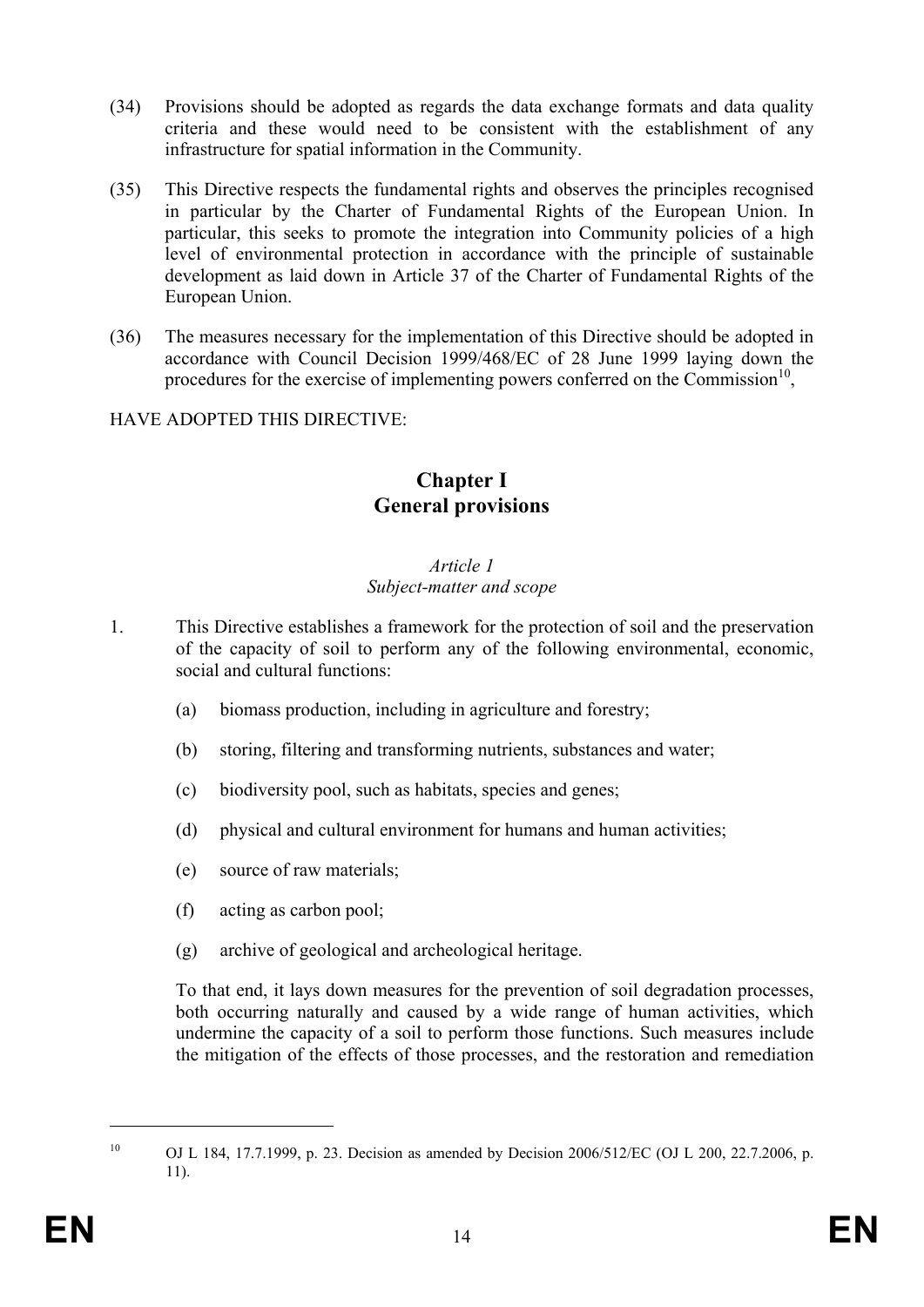of degraded soils to a level of functionality consistent at least with the current and approved future use.

2. This Directive shall apply to soil forming the top layer of the earth's crust situated between the bedrock and the surface, excluding groundwater as defined in Article 2(2) of Directive 2000/60/EC of the European Parliament and of the Council<sup>11</sup>.

# *Article 2*

### *Definitions*

For the purposes of this Directive, the following definitions shall apply:

- (1) 'sealing' means the permanent covering of the soil surface with an impermeable material;
- (2) 'dangerous substances' means substances or preparations within the meaning of Council Directive  $67/548/EC^{12}$  and Directive 1999/45/EC of the European Parliament and of the Council<sup>13</sup>

# *Article 3*

# *Integration*

In the development of sectoral policies likely to exacerbate or reduce soil degradation processes, Member States shall identify, describe and assess the impacts of such policies on these processes, in particular in the areas of regional and urban spatial planning, transport, energy, agriculture, rural development, forestry, raw material extraction, trade and industry, product policy, tourism, climate change, environment, nature and landscape.

Member States shall make public those findings.

#### *Article 4 Precautionary measures*

Member States shall ensure that any land user whose actions affect the soil in a way that can reasonably be expected to hamper significantly the soil functions referred to in Article 1(1) is obliged to take precautions to prevent or minimise such adverse effects.

# *Article 5*

### *Sealing*

For the purposes of preserving the soil functions referred to in Article 1(1), Member States shall take appropriate measures to limit sealing or, where sealing is to be carried out, to mitigate its effects in particular by the use of construction techniques and products which will allow as many of those functions as possible to be maintained.

<u>.</u>

<sup>&</sup>lt;sup>11</sup> OJ L 327, 22.12.2000, p. 1.<br>
OJ L 196, 16.8.1967, p. l.<br>
OJ L 200, 20.7.1999, p. 1.

OJ L 200, 30.7.1999, p. 1.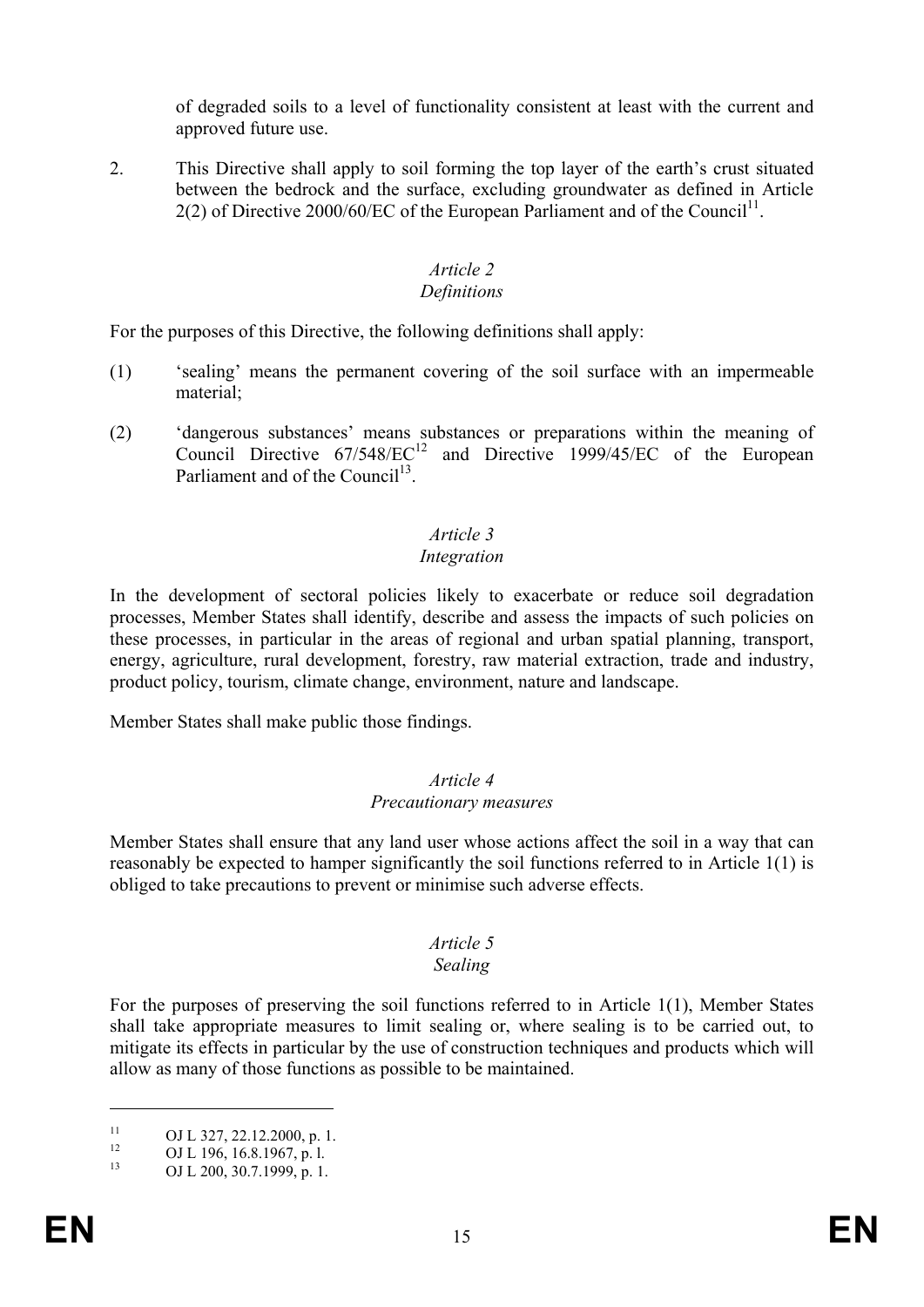# **Chapter II Risk prevention, mitigation and restoration**

#### **SECTION ONE IDENTIFICATION OF RISK AREAS**

#### *Article 6 Identification of risk areas of erosion, organic matter decline, compaction, salinisation and landslides*

- 1. Within five years from [transposition date], Member States shall identify the areas in their national territory, at the appropriate level, where there is decisive evidence, or legitimate grounds for suspicion, that one or more of the following soil degradation processes has occurred or is likely to occur in the near future, hereinafter "the risk areas":
	- (a) erosion by water or wind;
	- (b) organic matter decline brought about by a steady downward trend in the organic fraction of the soil, excluding undecayed plant and animal residues, their partial decomposition products, and the soil biomass;
	- (c) compaction through an increase in bulk density and a decrease in soil porosity;
	- (e) salinisation through the accumulation in soil of soluble salts;
	- (f) landslides brought about by the down-slope, moderately rapid to rapid movement of masses of soil and rock material.

For the purposes of that identification, Member States shall, in respect of each of those soil degradation processes, use at least the elements listed in Annex I and shall take into account the effects of those processes in exacerbating greenhouse gas emissions and desertification.

2. The risk areas identified pursuant to paragraph 1 shall be made public and reviewed at least every ten years.

# *Article 7*

### *Methodology*

Member States may base the identification of risk areas on empirical evidence or on modelling. If modelling is used, the models must be validated by comparing the results on the basis of empirical data which have not been used for the development of the model itself.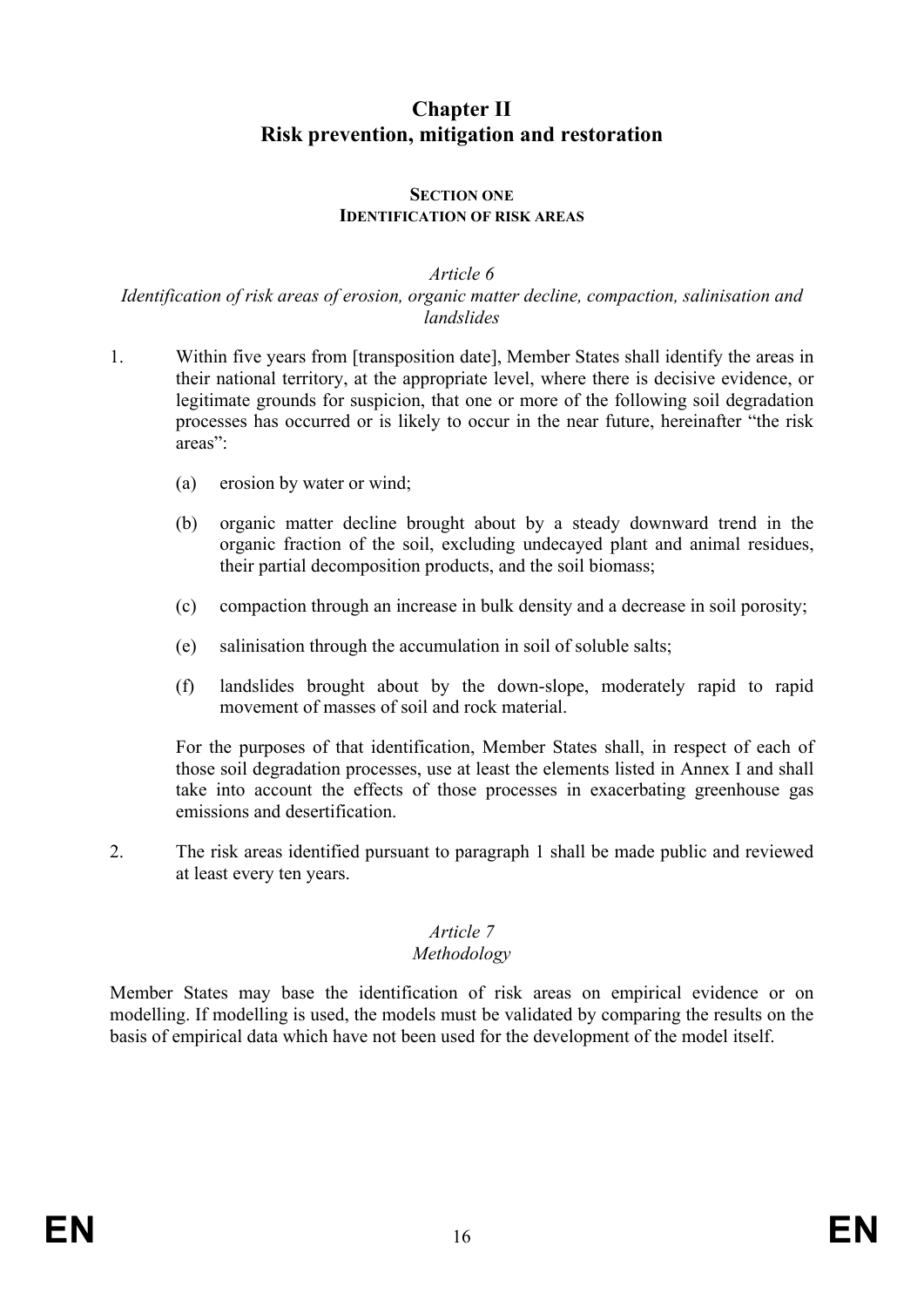#### **SECTION TWO**

#### **ESTABLISHMENT OF TARGETS AND PROGRAMMES OF MEASURES**

#### *Article 8*

### *Programmes of measures to combat erosion, organic matter decline, compaction, salinisation and landslides*

- 1. For the purposes of preserving the soil functions referred to in Article 1(1), Member States shall in respect of the risk areas identified in accordance with Article 6, draw up, at the appropriate level, a programme of measures including at least risk reduction targets, the appropriate measures for reaching those targets, a timetable for the implementation of those measures and an estimate of the allocation of private or public means for the funding of those measures.
- 2. When drawing up and revising the programmes of measures pursuant to paragraph 1, Member States shall give due consideration to the social and economic impacts of the measures envisaged.

Member States shall ensure that measures are cost-effective, technically feasible and shall carry out impact assessments, including cost-benefit analyses, prior to the introduction of the programmes of measures.

Member States shall indicate in their programmes of measures how the measures are to be implemented and how they will contribute to achievement of the environmental targets established.

- 3. Where an area is at risk from different concurrent soil degradation processes, Member States may adopt a single programme in which appropriate risk reduction targets are to be set for all the risks identified together with the appropriate measures for reaching those targets.
- 4. The programme of measures shall be drawn up within seven years from [transposition date] and shall be in application no later than eight years after that date.

The programme of measures shall be made public and shall be reviewed at least every five years.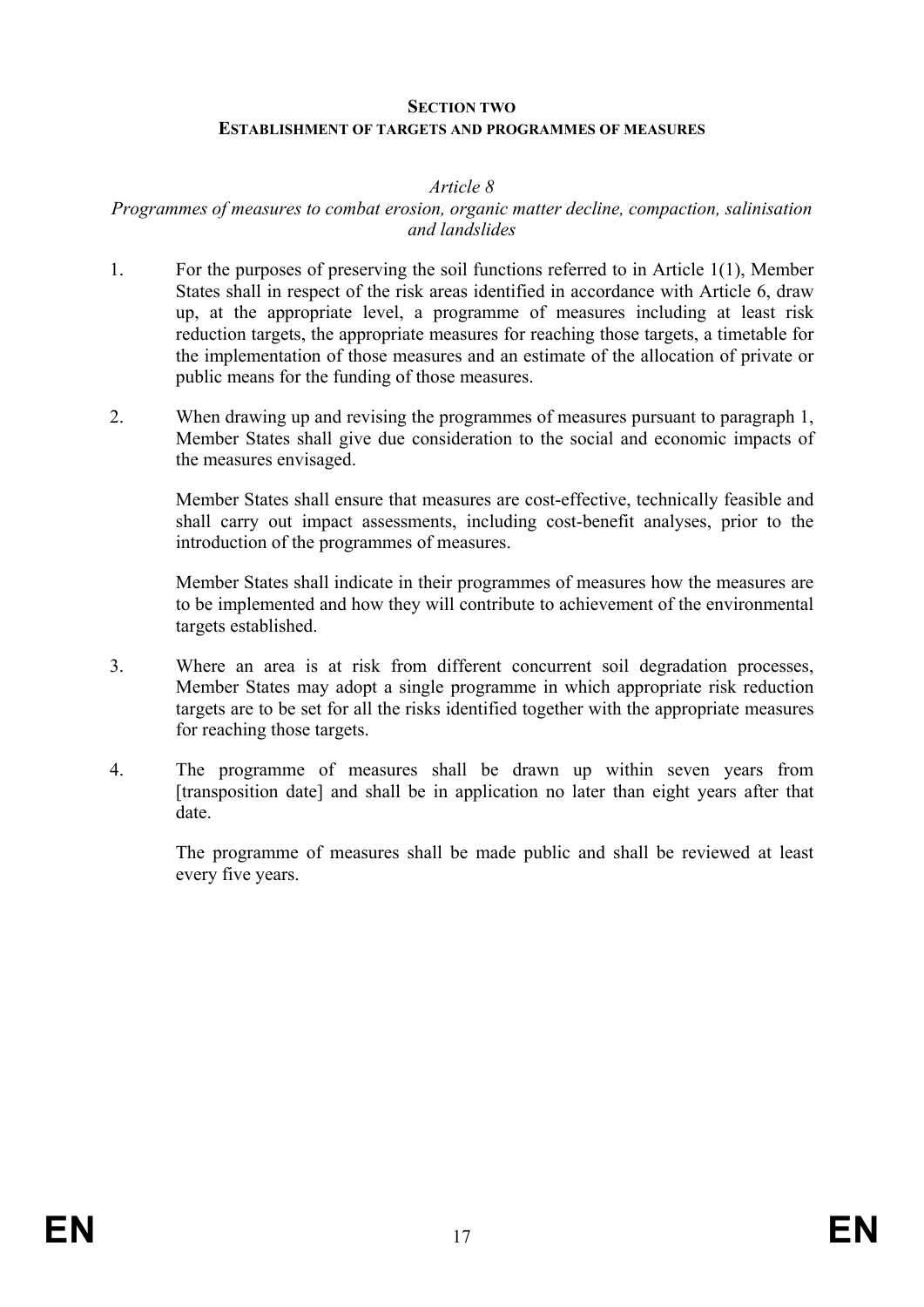# **Chapter III Soil contamination**

#### **SECTION ONE PREVENTION AND INVENTORY**

#### *Article 9 Prevention of soil contamination*

For the purposes of preserving the soil functions referred to in Article 1(1), Member States shall take appropriate and proportionate measures to limit the intentional or unintentional introduction of dangerous substances on or in the soil, excluding those due to air deposition and those due to a natural phenomenon of exceptional, inevitable and irresistible character, in order to avoid accumulation that would hamper soil functions or give rise to significant risks to human health or the environment.

#### *Article 10*

#### *Inventory of contaminated sites*

1. Member States shall, in accordance with the procedure laid down in Article 11, identify the sites in their national territory where there is a confirmed presence, caused by man, of dangerous substances of such a level that Member States consider they pose a significant risk to human health or the environment, hereinafter "contaminated sites".

That risk shall be evaluated taking into account current and approved future use of the land.

2. Member States shall establish a national inventory of contaminated sites, hereinafter "the inventory". The inventory shall be made public and reviewed at least every five years.

#### *Article 11 Identification procedure*

- 1. Each Member State shall designate a competent authority to be responsible for the identification of contaminated sites.
- 2. Within five years from [transposition date], the competent authorities shall have identified the location of at least the sites where the potentially soil-polluting activities referred to in Annex II are taking place or have taken place in the past.

For those purposes, the activities referred to in point 2 of Annex II shall be considered independently of the thresholds specified in Annex I to Council Directive  $96/61/EC^{14}$ , except for the activities carried out by micro-enterprises, as defined in

14 OJ L 257, 10.10.1996, p. 26.

1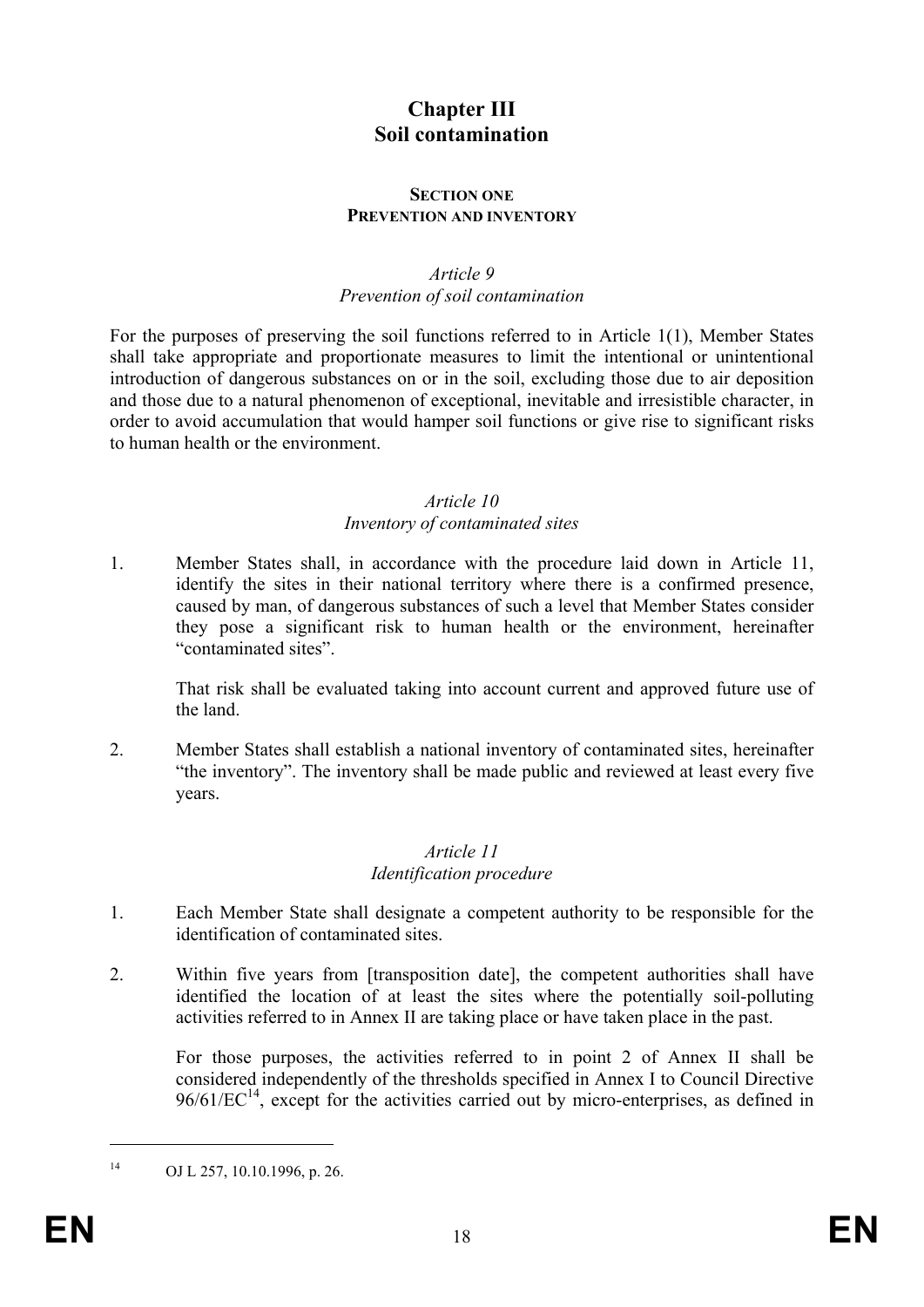point 3 of Article 2 in the Annex to Commission Recommendation  $2003/361/EC^{15}$ , and those relative to the rearing of livestock.

The identification shall be reviewed at regular intervals.

- 3. In accordance with the following time-table, the competent authorities shall measure the concentration levels of dangerous substances in the sites identified in accordance with paragraph 2, and where the levels are such that there may be sufficient reasons to believe that they pose a significant risk to human health or the environment, an onsite risk assessment shall be carried out in relation to those sites:
	- (a) within five years from [transposition date], for at least 10% of the sites;
	- (b) within 15 years from [transposition date], for at least 60% of the sites;
	- (c) within 25 years from [transposition date], for the remaining sites.

### *Article 12 Soil status report*

- 1. Where a site is to be sold on which a potentially polluting activity listed in Annex II is taking place, or for which the official records, such as national registers, show that it has taken place, Member States shall ensure that the owner of that site or the prospective buyer makes a soil status report available to the competent authority referred to in Article 11 and to the other party in the transaction.
- 2. The soil status report shall be issued by an authorised body or person appointed by the Member State. It shall include at least the following details:
	- (a) the background history of the site, as available from official records;
	- (b) a chemical analysis determining the concentration levels of the dangerous substances in the soil, limited to those substances that are linked to the potentially polluting activity on the site;
	- (c) the concentration levels at which there are sufficient reasons to believe that the dangerous substances concerned pose a significant risk to human health or to the environment.
- 3. Member States shall establish the methodology necessary for determining the concentration levels referred to in paragraph 2(b).
- 4. The information contained in the soil status report shall be used by the competent authorities for the purposes of identifying contaminated sites in accordance with Article 10(1).

1

<sup>15</sup> OJ L 124, 20.5.2003, p. 36.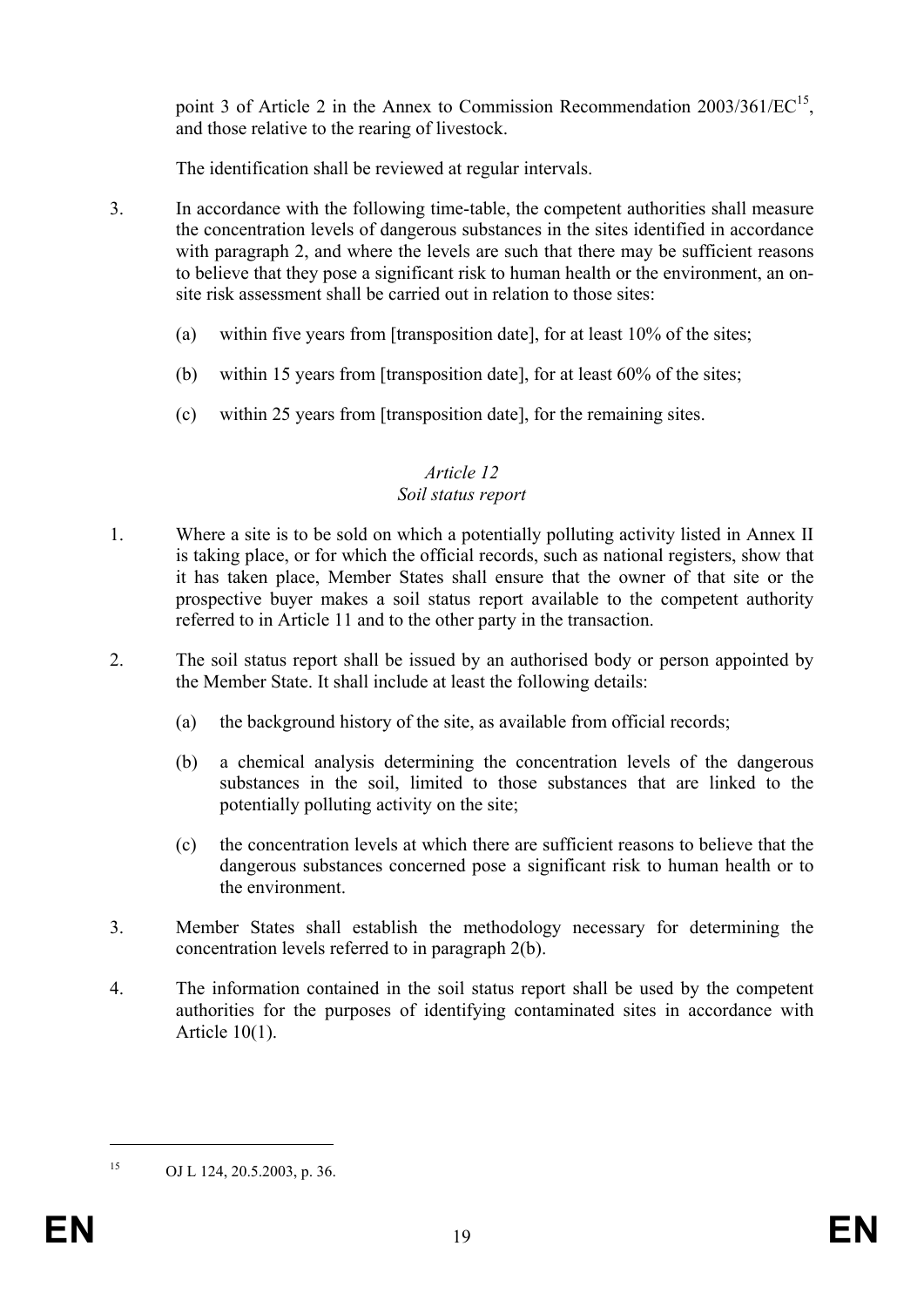### **SECTION TWO REMEDIATION**

### *Article 13 Remediation*

- 1. Member States shall ensure that the contaminated sites listed in their inventories are remediated.
- 2. Remediation shall consist of actions on the soil aimed at the removal, control, containment or reduction of contaminants so that the contaminated site, taking account of its current use and approved future use, no longer poses any significant risk to human health or the environment.
- 3. Member States shall set up appropriate mechanisms to fund the remediation of the contaminated sites for which, subject to the polluter pays principle, the person responsible for the pollution cannot be identified or cannot be held liable under Community or national legislation or may not be made to bear the costs of remediation.

### *Article 14 National Remediation Strategy*

1. Member States shall, on the basis of the inventory and within seven years from [transposition date], draw up a National Remediation Strategy, including at least remediation targets, a prioritisation, starting with those sites which pose a significant risk to human health, a timetable for implementation, and the funds allocated by the authorities responsible for budgetary decisions in the Member States in accordance with their national procedures.

Where containment or natural recovery are applied, the evolution of the risk to human health or the environment shall be monitored.

2. The National Remediation Strategy shall be in application and be made public no later than eight years after [transposition date]. It shall be reviewed at least every five years.

# **Chapter IV Awareness raising, reporting and exchange of information**

### *Article 15 Awareness raising and public participation*

1. Member States shall take appropriate measures to raise awareness about the importance of soil for human and ecosystem survival, and promote the transfer of knowledge and experience for a sustainable use of soil.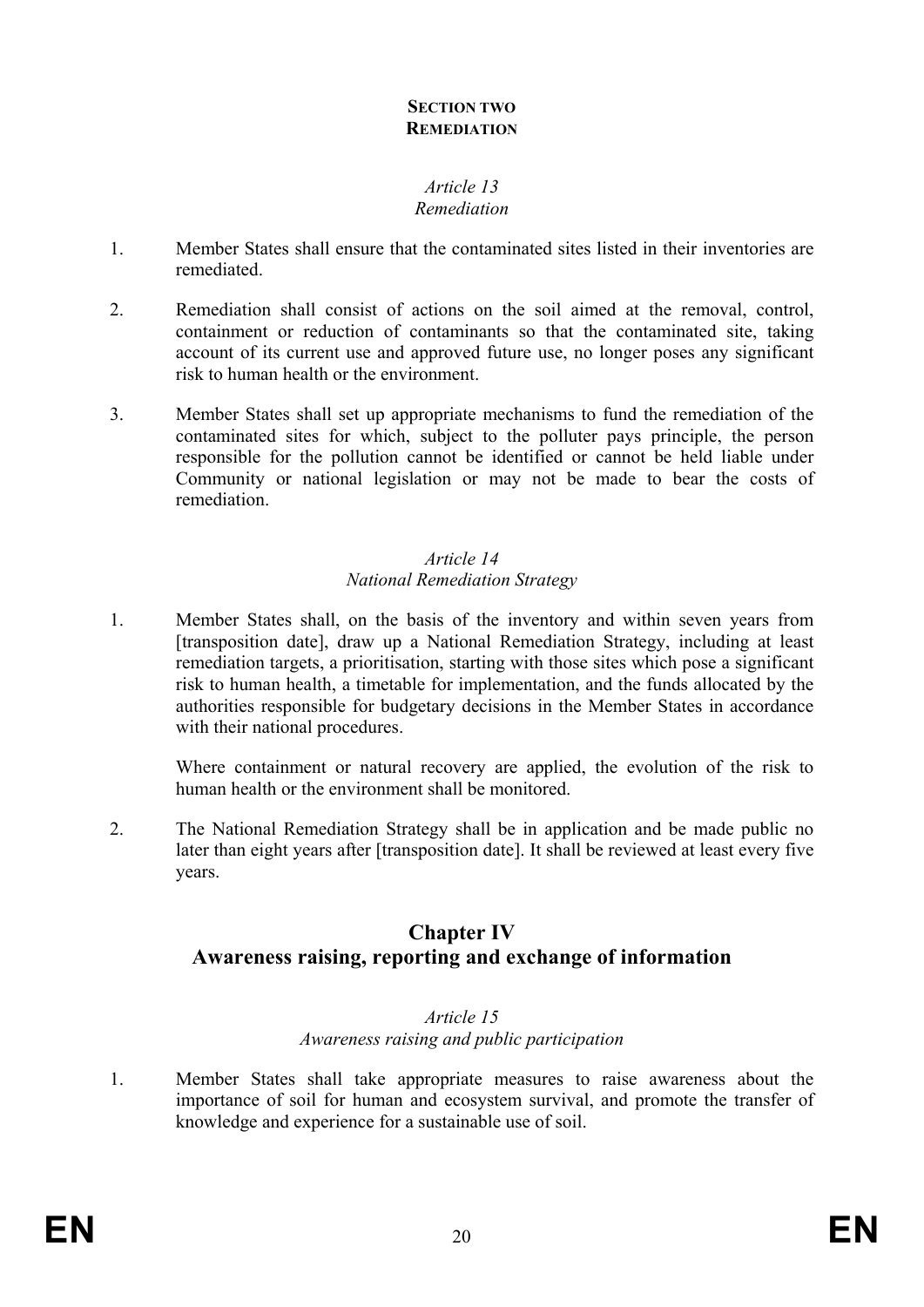2. Article 2(1), (2), (3) and (5) of Directive 2003/35/EC shall apply to the preparation, modification and review of the programmes of measures on risk areas referred to in Article 8 and the National Remediation Strategies referred to in Article 14.

#### *Article 16 Reporting*

- 1. Member States shall make the following information available to the Commission within eight years from [transposition date], and every five years thereafter:
	- (a) a summary of the initiatives taken pursuant to Article 5;
	- (b) the risk areas established pursuant to Article  $6(1)$ ;
	- (c) the methodology used for risk identification pursuant to Article 7;
	- (d) the programmes of measures adopted pursuant to Article 8 as well as an assessment of the efficiency of the measures to reduce the risk and occurrence of soil degradation processes;
	- (e) the outcome of the identification pursuant to Article 11(2) and (3) and the inventory of contaminated sites established pursuant to Article 10(2);
	- (f) the National Remediation Strategy adopted pursuant to Article 14;
	- (g) a summary of the initiatives taken pursuant to Article 15 as regards awareness raising.
- 2. The information referred to in paragraph 1(b) shall be accompanied by metadata and shall be made available as documented digital georeferenced data in a format that can be read by a geographic information system (GIS).

### *Article 17 Exchange of information*

Within one year from [entry into force], the Commission shall set up a platform for the exchange of information between Member States and stakeholders on the risk area identification pursuant to Article 6 and on risk assessment methodologies for contaminated sites currently in use or under development.

# **Chapter V Final provisions**

## *Article 18 Implementation and adaptation to technical progress*

1. The Commission may, in accordance with the regulatory procedure with scrutiny referred to in Article 19(3), adapt Annex I to technical and scientific progress.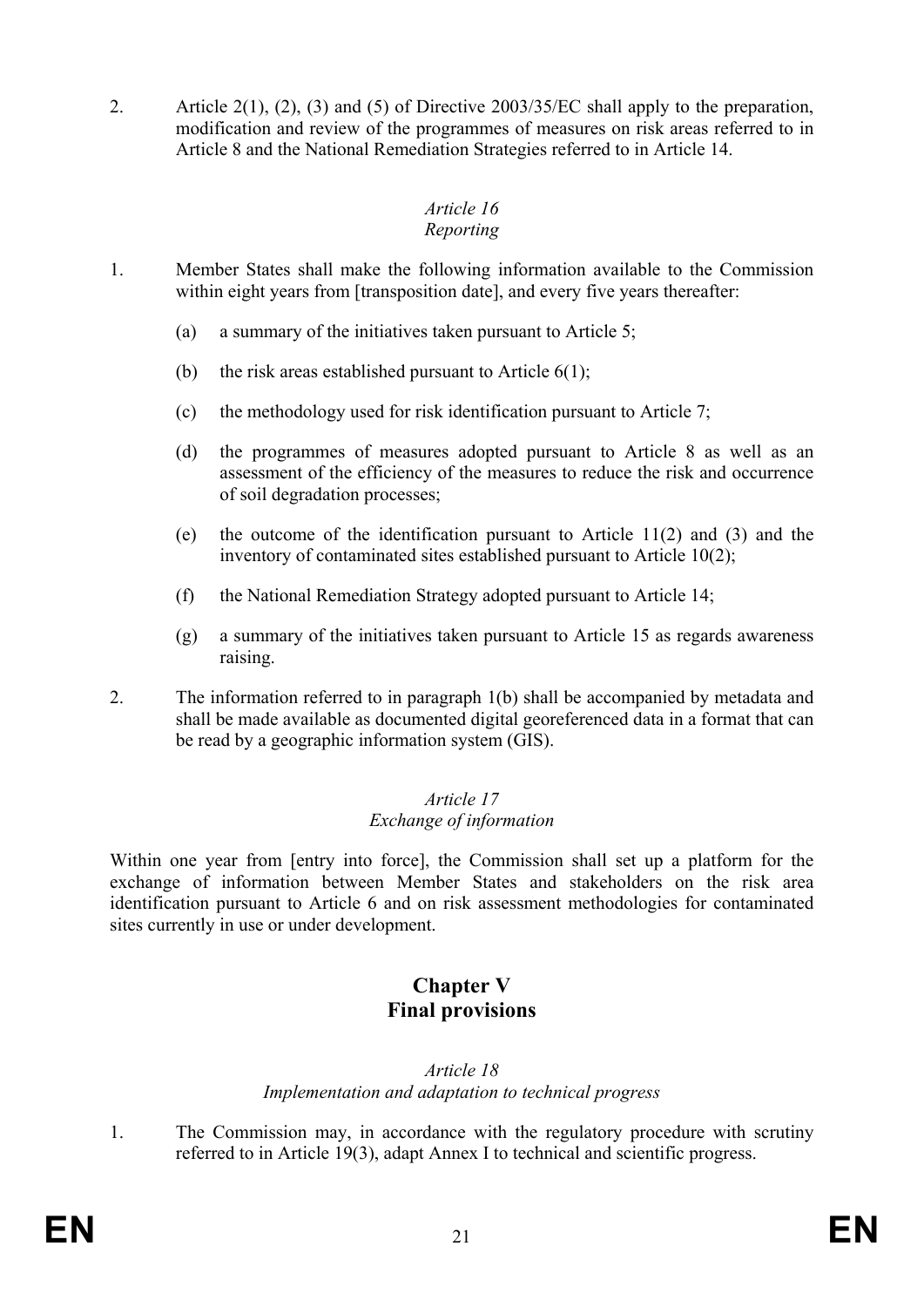- 2. Where, on the basis of the exchange of information referred to in Article 17, a need to harmonise the risk assessment methodologies for soil contamination is identified, the Commission shall adopt common criteria for soil contamination risk assessment in accordance with the regulatory procedure with scrutiny referred to in Article 19(3).
- 3. Within four years after [date of entry into force], the Commission shall adopt, in accordance with the regulatory procedure referred to in Article 19(2), the necessary provisions on data and metadata quality, utilisation of historical data, methods, access, and data-exchange formats for the implementation of the provisions of Article 16.

### *Article 19 Committee*

- 1. The Commission shall be assisted by a committee, hereinafter "the Committee".
- 2. Where reference is made to this paragraph, Articles 5 and 7 of Decision 1999/468/EC shall apply, having regard to the provisions of Article 8 thereof.

The period laid down in Article 5(6) of Decision 1999/468/EC shall be set at three months.

- 3. Where reference is made to this paragraph, Article 5a, paragraphs 1 to 4 and Article 7 of Decision 1999/468/EC shall apply.
- 4. The Committee shall adopt its rules of procedure.

### *Article 20*

#### *Commission report*

1. The Commission shall publish a first evaluation report on the implementation of this Directive within two years of receiving the programmes of measures and National Remediation Strategies.

The Commission shall publish further reports every five years thereafter.

It shall submit the reports to the European Parliament and to the Council.

2. The reports provided for in paragraph 1 shall include a review of progress in the implementation of this Directive based on an assessments made by the Commission pursuant to Article 16.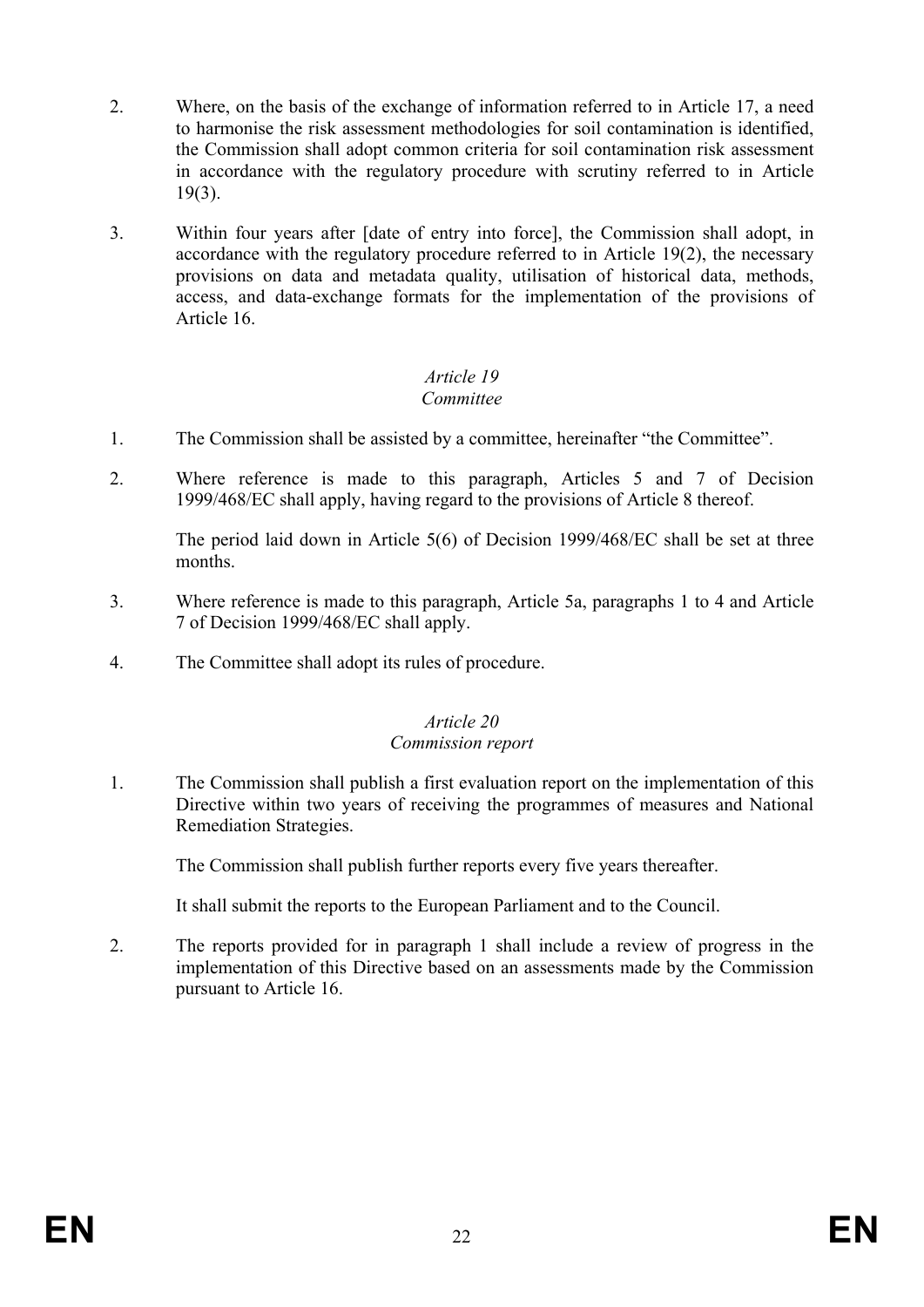### *Article 21*

#### *Review*

The Commission shall review this Directive at the latest [15 years after the date of entry into force] and shall, where appropriate, propose any necessary amendments.

#### *Article 22 Penalties*

The Member States shall lay down the rules on penalties applicable to infringements of the national provisions adopted pursuant to this Directive and shall take all measures necessary to ensure that they are implemented. The penalties provided for must be effective, proportionate and dissuasive. The Member States shall notify those provisions to the Commission by the date specified in Article 24 at the latest and shall notify it without delay of any subsequent amendment affecting them.

#### *Article 23 Amendment to Directive 2004/35/EC*

In Article 6 of Directive 2004/35/EC, paragraph 3 is replaced by the following:

"3. The competent authority shall require the remedial measures to be taken by the operator. Subject to Article 13(1) of Directive xx/xx/xx, if the operator fails to comply with the obligations laid down in paragraph 1 or 2(b), (c) or (d) of this Article, or cannot be identified or is not required to bear the costs under this Directive, those measures may be taken by the competent authority itself."

### *Article 24*

#### *Transposition*

1. Member States shall bring into force the laws, regulations and administrative provisions necessary to comply with this Directive by [24 months after the date of entry into force] at the latest. They shall forthwith communicate to the Commission the text of those provisions and a correlation table between those provisions and this Directive.

When Member States adopt those provisions, they shall contain a reference to this Directive or be accompanied by such a reference on the occasion of their official publication. Member States shall determine how such reference is to be made.

2. Member States shall communicate to the Commission the text of the main provisions of national law which they adopt in the field covered by this Directive.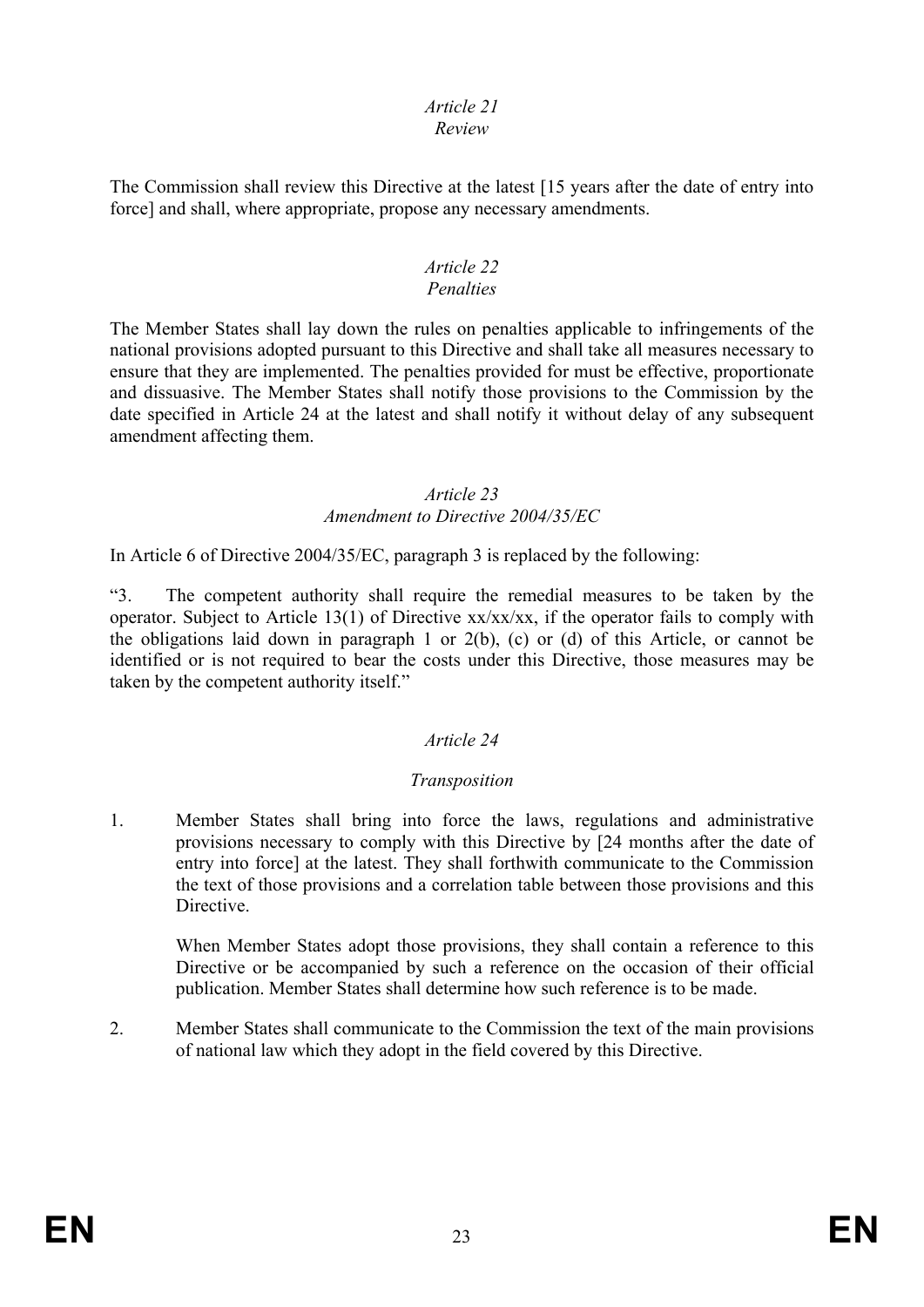### *Article 25*

# *Entry into force*

This Directive shall enter into force on the twentieth day following that of its publication in the *Official Journal of the European Union.* 

## *Article 26*

### *Addressees*

This Directive is addressed to the Member States.

Done at Brussels,

For the European Parliament For the Council *The President* The *President*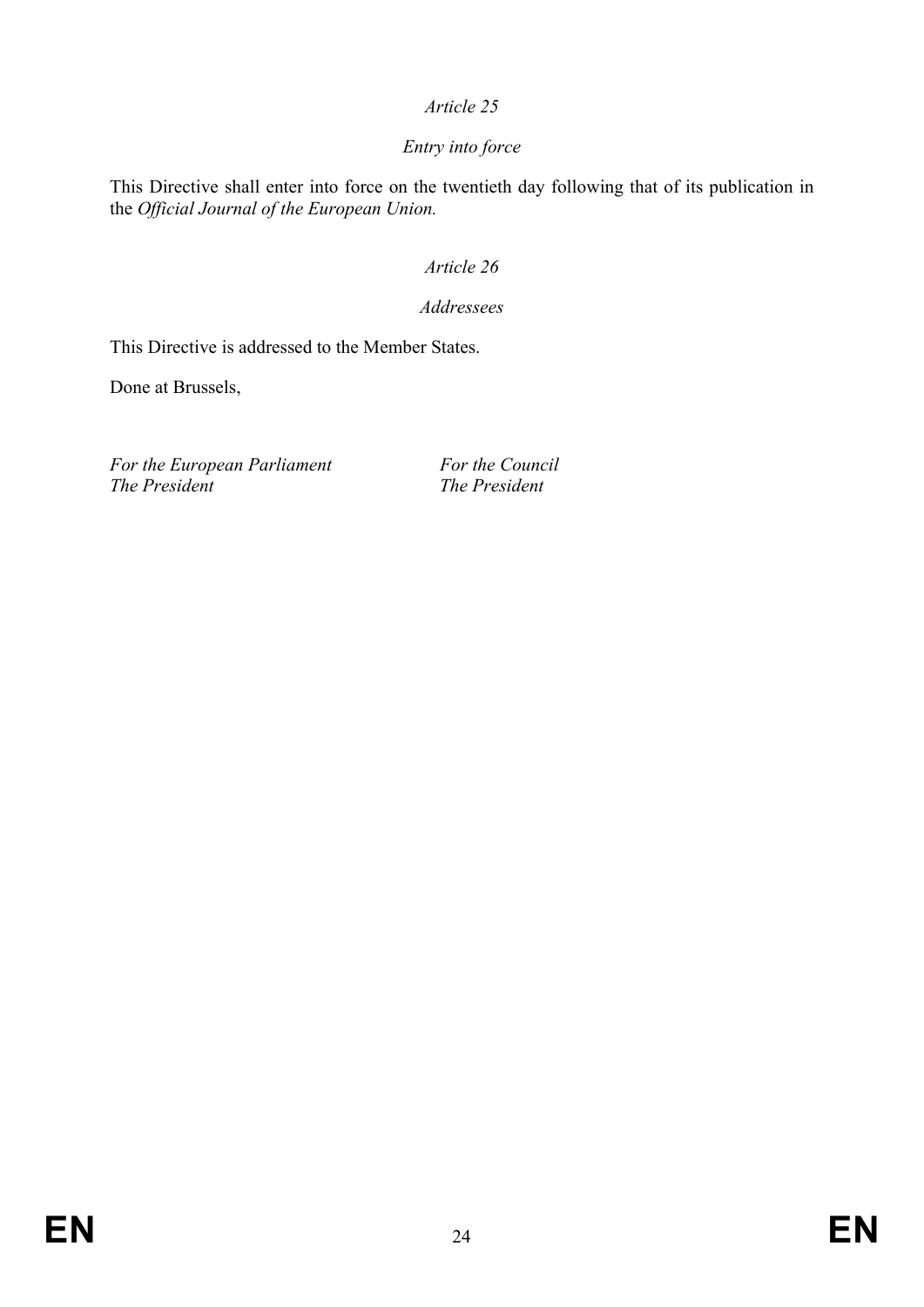# **ANNEX I**

## SECTION 1

### COMMON ELEMENTS FOR THE IDENTIFICATION OF AREAS AT RISK OF EROSION

Soil typological unit (STU) (soil type)

Soil texture (STU level)

Soil density, hydraulic properties (STU level)

Topography, including slope gradient and slope length

Land cover

Land use (including land management, farming systems and forestry)

Climate (including rainfall distribution and wind characteristics)

Hydrological conditions

Agro-ecological zone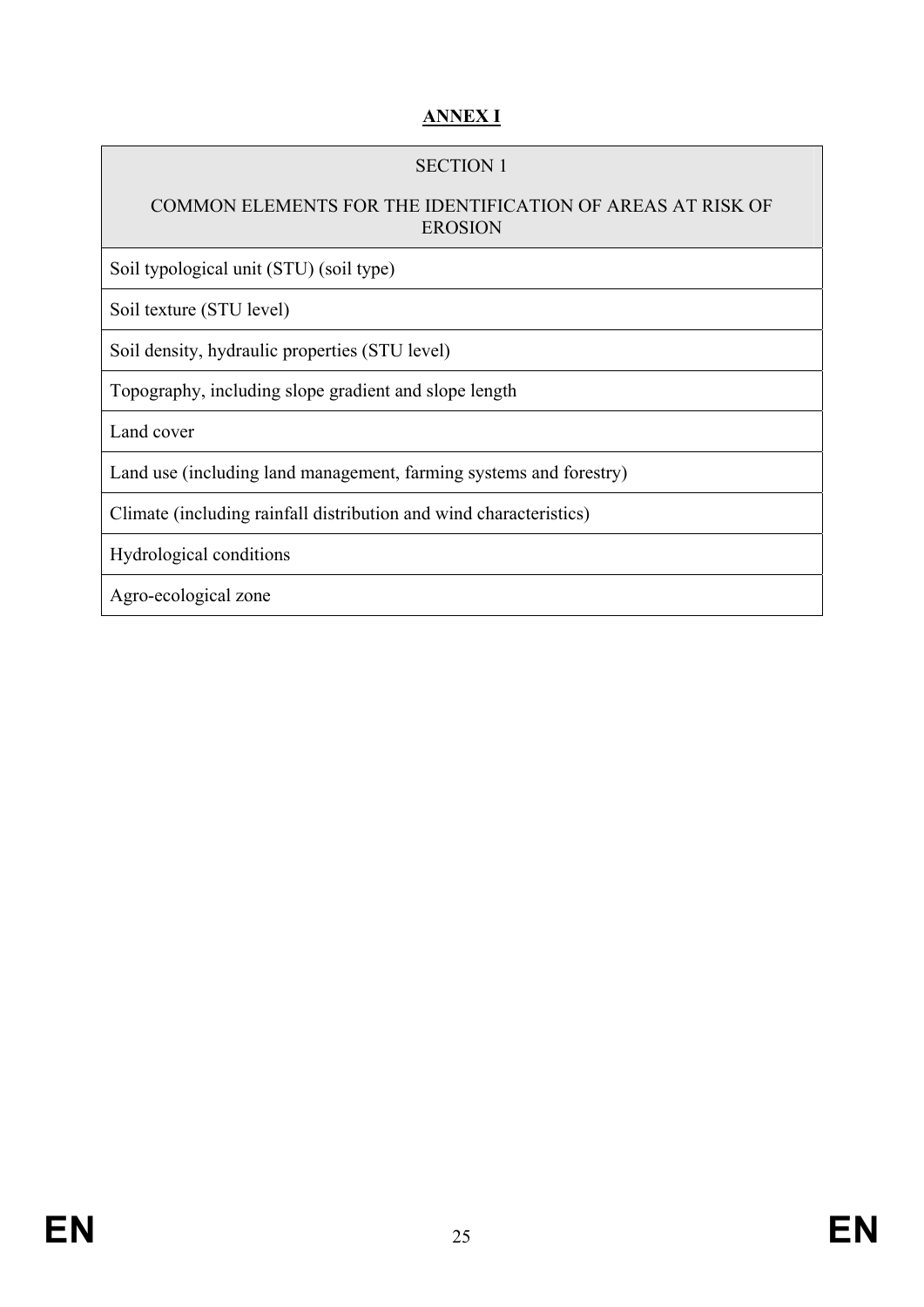# COMMON ELEMENTS FOR THE IDENTIFICATION OF AREAS AT RISK OF SOIL ORGANIC MATTER DECLINE

Soil typological unit (STU) (soil type)

Soil texture/clay content

Soil organic carbon (total and humus concentration)

Soil organic carbon (stock)

Climate (including rainfall distribution and wind characteristics)

Topography

Land cover

Land use (including land management, farming systems and forestry)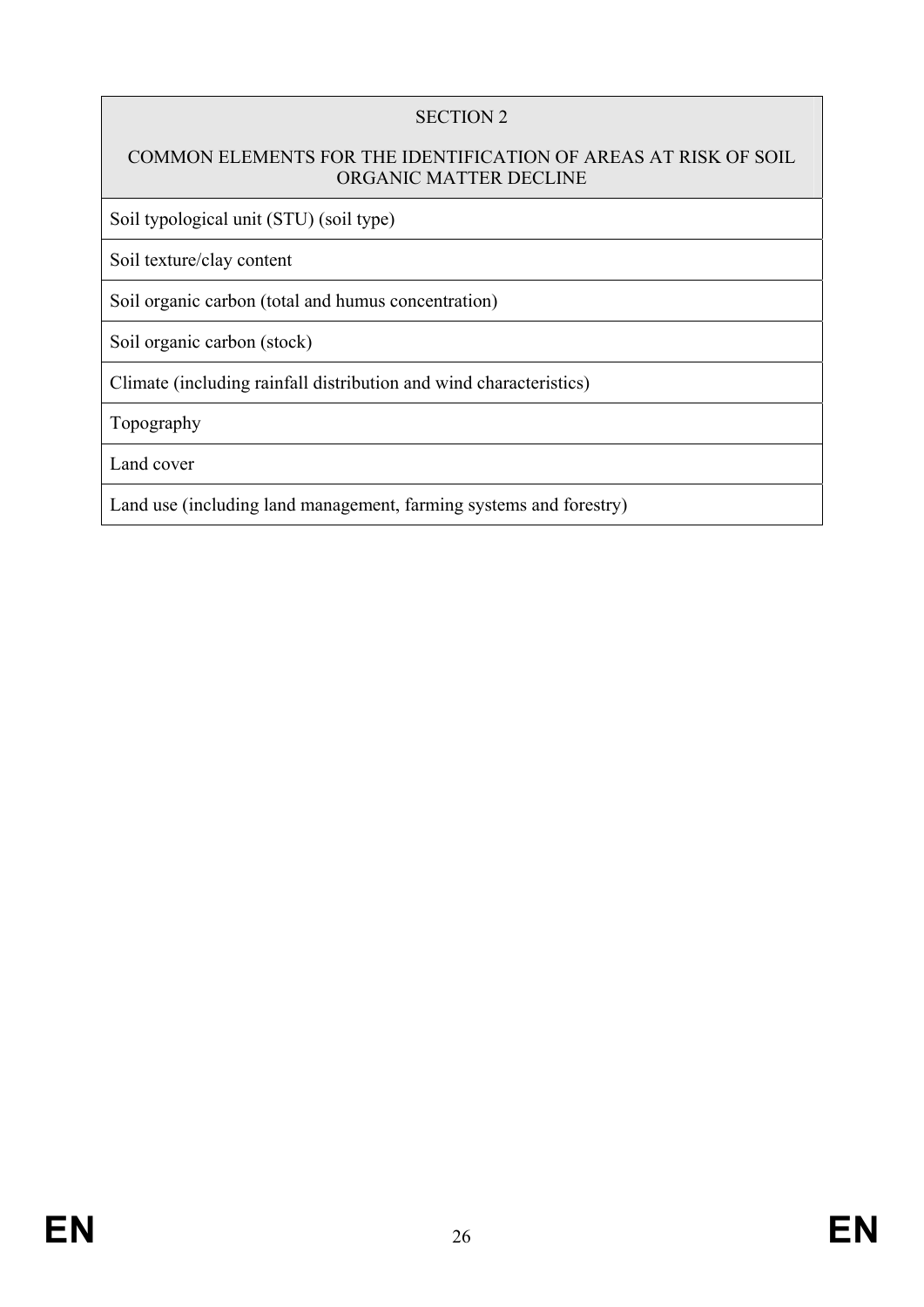# COMMON ELEMENTS FOR THE IDENTIFICATION OF AREAS AT RISK OF **COMPACTION**

Soil typological unit (STU) (soil type)

Topsoil and subsoil texture (STU level)

Topsoil and subsoil bulk density (STU level)

Soil organic matter (STU level)

Climate

Land cover

Land use (including land management, farming systems and forestry)

Topography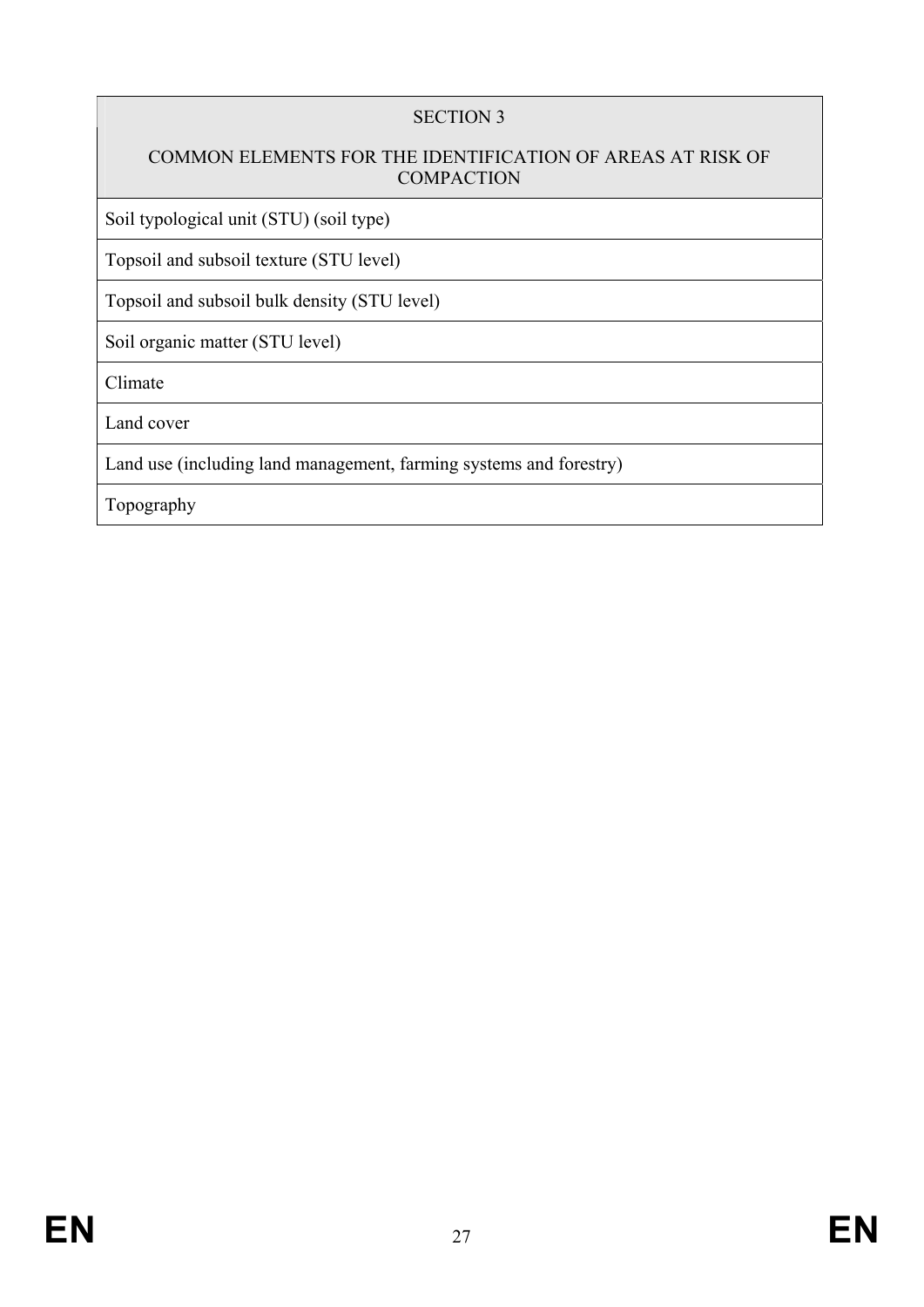# COMMON ELEMENTS FOR THE IDENTIFICATION OF AREAS AT RISK OF SALINISATION

Soil typological unit (STU) (soil type)

Soil texture (STU level)

Soil hydraulic properties

Irrigation areas, chemical properties of irrigated water and type of irrigation techniques

Groundwater information

Climate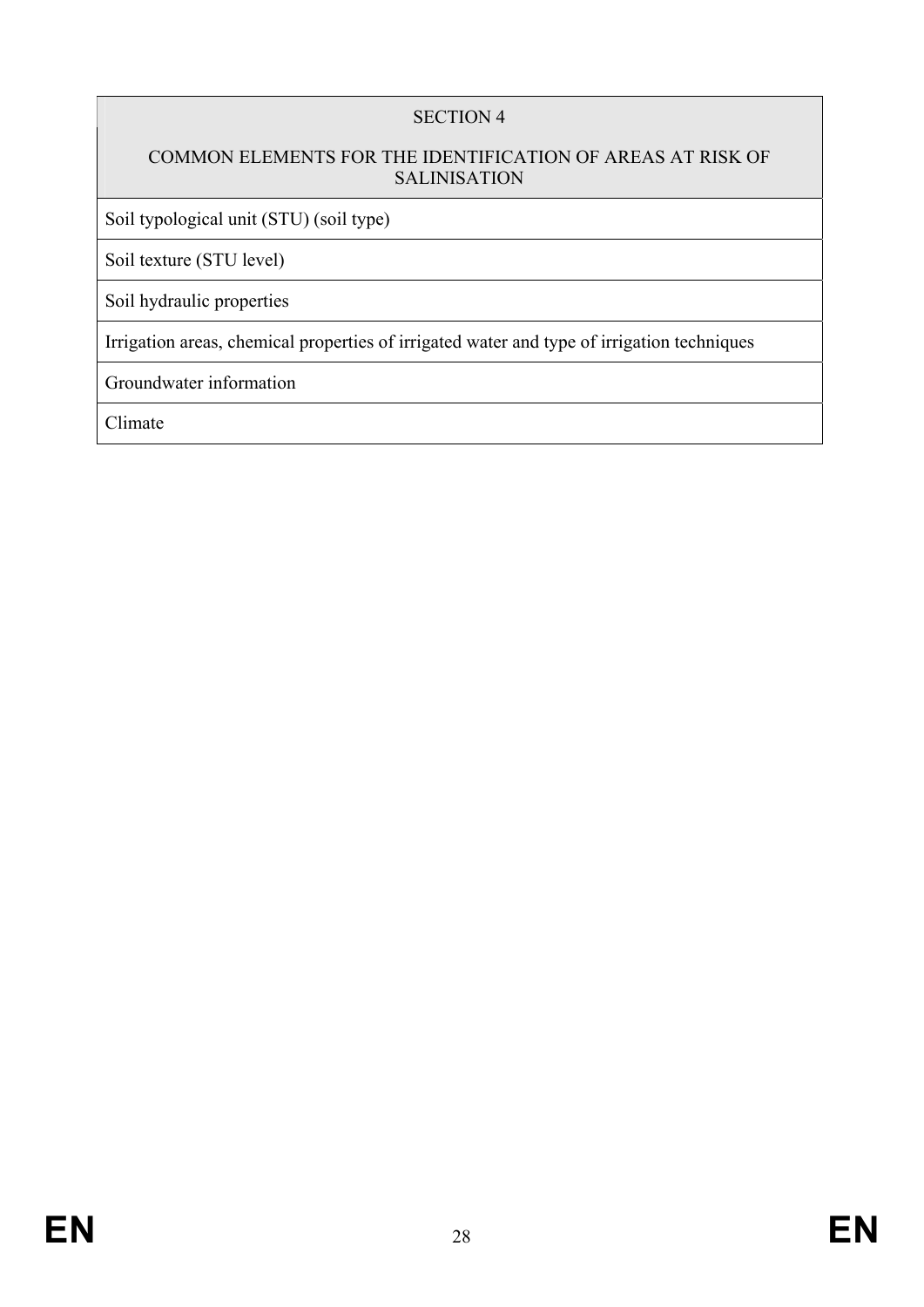# COMMON ELEMENTS FOR THE IDENTIFICATION OF AREAS AT RISK OF LANDSLIDES

Soil typological unit (STU) (soil type)

Occurrence/density of existing landslides

Bedrock

Topography

Land cover

Land use (including land management, farming systems and forestry)

Climate

Seismic risk